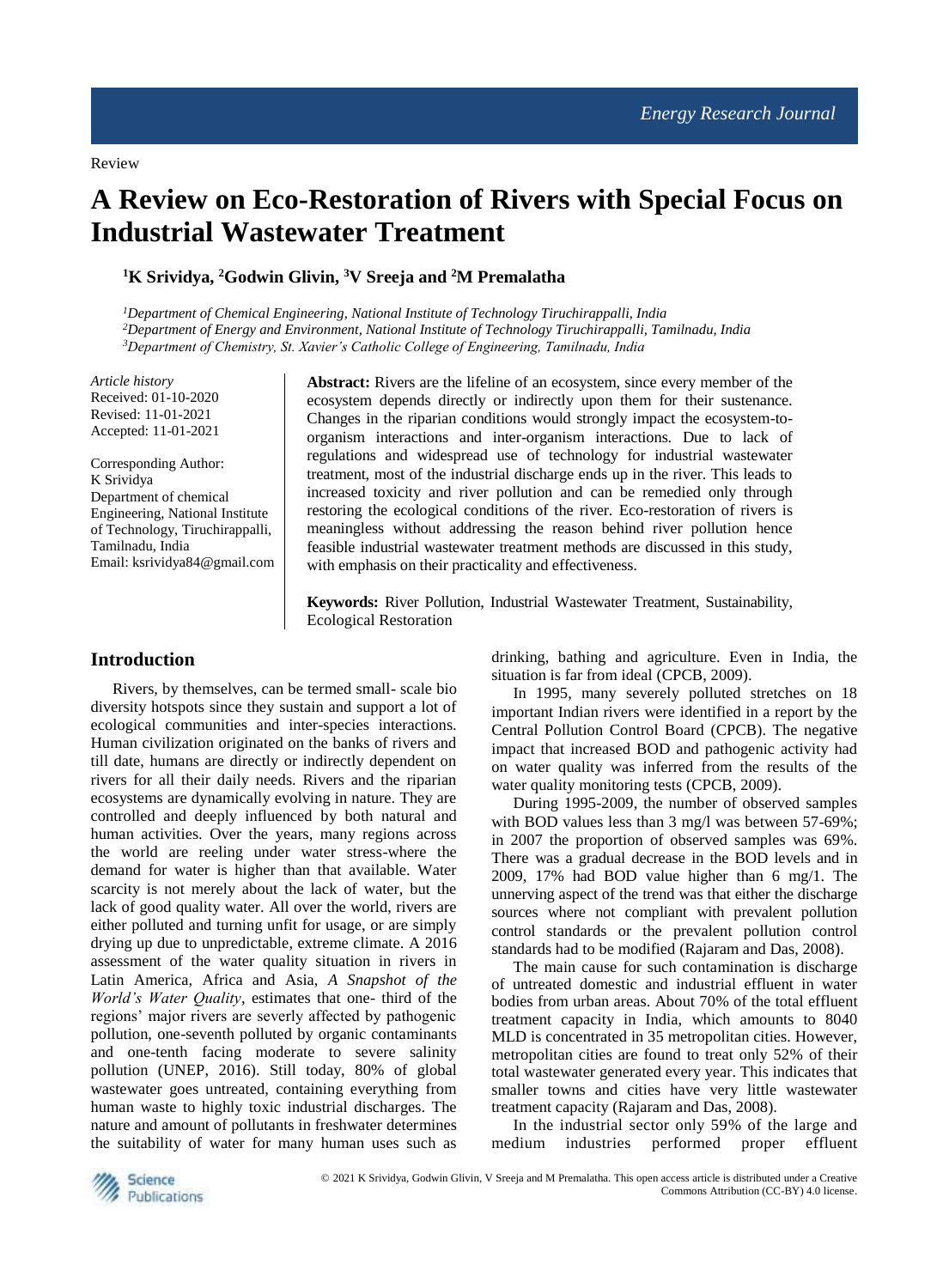treatment in 1995. 1.5 million Indian children below 5 years die each year due to water related diseases and the country loses about Rs 366 billion each year due to the same (Parikh, 2004).

60% of river pollution in India happens due to untreated sewage, out of which, 40% is contributed by industries alone. Industrial waste not only causes water pollution, but also thermal pollution (Parikh, 2004). When untreated, hot industrial wastewater that is not subjected to cooling operations in cooling towers and such like, is released into the river, it greatly damages the riparian ecosystem. Fishes lose their ability to reproduce and the eggs laid by many marine organisms are destroyed. Many plants and small riparian animals cannot withstand the heat and toxicity of wastewater and they succumb to it. This may lead to mass extinction of various species and the ability of the river to clean itself and sustain life will be destroyed. Analysis of the trends observed in the lives of those organisms will give a clear picture about the quality of the river water. Rivers exchange materials, water, nutrients and energy with the surrounding environment. River water quality, sediment characteristics and biological communities, all reflect characteristics of the upstream and even the downstream environment. Soil deposition by rivers onto their floodplains has influenced the course of human agriculture and the distributions of human populations since antiquity. In the name of urbanization and industrialization, we have destroyed large portions of riparian vegetation and have isolated rivers from their floodplains. Unless the ecology of the river is restored, fatalities and dire consequences owing to river pollution will continue to increase.

Ecological restoration (or) eco-restoration is the act of enhancing and preserving bio-diversity, health and the nature of the ecosystem by restoring and rectifying certain factors that have led to an imbalance and discord in ecological relationships. Through there are multiple processes in eco-restoration, they can be broadly classified into 4-an interplay of hydrological, geomorphic, ecological and biogeochemical processes (Yarnell *et al*., 2015). The way restoration engineers regard the process of eco-restoration is purely utilitarian, since millions around the world are dependent on rivers for food (irrigation for cultivation), potable water, transportation, electricity and running industries. This extensive dependence on the river by humans is also the reason behind various political, diplomatic and legal disputes. Rivers and similar freshwater bodies are protected by law in the regions they are situated hence the design and implementation of eco- restoration projects will greatly depend on the regulatory, political and legal lobbying that may occur (Iovanna and Griffiths, 2006).

Eco-restoration of rivers can be broadly classified into three categories:

1. Eco-Restoration through design: This form of ecorestoration focuses heavily on the flow rate (i.e.,) discharge rate of the river since flow is an important variable in controlling the sediment levels, biota and the ecology of the river (Doyle *et al*., 2005; Yarnell *et al*., 2005). It also includes Channel Reconfiguration. Channel reconfiguration is usually found in urban and agricultural regions where river channels are reshaped and the speed of the river flow is brought down using wood and rock deflectors. In addition, banks are fortified with material to minimize erosion caused due to unprecedented, strong and excessive runoff (like floods) (Levell and Chang, 2008). It is based on the assumption that once the channel gets attuned to the current flow rate and the level of accumulation of sediments, species would begin reassembling and all other ecological processes like nutrient processing, decomposition would be 'restored'. This approach leads to the restoration of the physical, chemical and biological functions of a river that is self-regulatory and possesses stable channels (Rosgen, 2011)

However, this form of eco-restoration does not focus on ecological or chemical processes. Any improvement or restoration in the ecological/chemical processes is considered to be the byproduct of the project undertaken to modify the morphology of the channel. Yet, ecologists have pointed out that though restoration of hydrogeomorphology is important, it is inadequate for degraded channels and it can even lead to damage of the stream's ecological conditions. For example, in restoring channel morphology, if trees along the river are removed from a previously closed-canopy stream, the energy regime may change to one dominated by primary production (like algal domination). Further, true ecological recovery cannot be achieved until the source of pollutants is removed (Doyle *et al*., 2005)

- Eco-restoration through ecological functions: This is a more comprehensive process-based restoration method that goes beyond hydrogeomorphic processes to include ecological processes' restoration. Functional ecological restoration consists of efforts specifically targeted at restoring critical ecosystem features (e.g., riverside vegetation) and critical ecological processes, such as nutrient flow, the input of organic matter and productivity (Beechie *et al*., 2010). The idea of functional restoration is relatively new and many governments and regulatory agencies still rely on channel design measures because of the relatively recent nature of functional restoration and the immense amount of involvement it requires from the stakeholders (Yarnell *et al*., 2005)
- 3. Preventive Ex-situ eco-restoration of rivers: Both functional restoration and eco-restoration through channel design are localized operations (i.e.,) carried out on or near the river, at the reach level, which is 1 km away from the river. However, this does not help in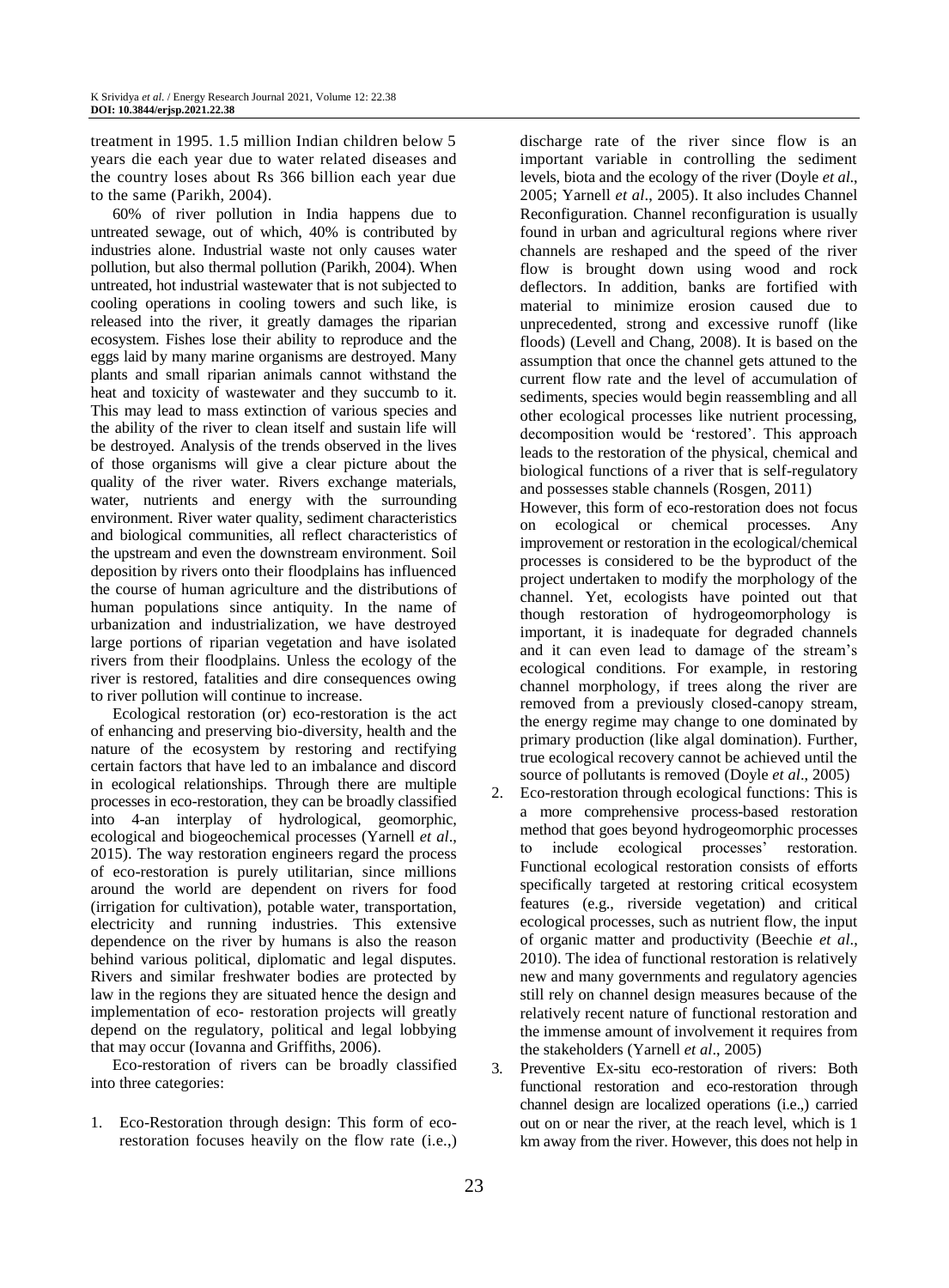fully combating river pollution. Eco-restoration of rivers is carried out to preserve the ecology of the rivers and pollution is one of the biggest threats faced by the riparian ecosystems. Hence to prevent degradation of rivers and destruction of ecosystems through non-native species (both biotic and abiotic components like toxic chemicals and heavy metals), eco-restoration must begin at the 'source' level-where the pollutants are being released into the river. This means, one must prevent illegal discharge of runoff, particularly industrial runoff, into the river since it contributes the most to the toxicity of the river water and significantly increases the BOD and COD of the water (Beechie *et al*., 2010). This form of ecorestoration is deemed to be the best by ecologists and researchers, because it helps prevent degradation of water quality and destruction of riparian ecosystems by keeping a check on the source(s) of river pollution and is the most sustainable solution to the problem of river degeneration. In the rest of the review, certain existent and emerging wastewater treatment technologies are discussed with special focus on their utility

#### **Electrocoagulation**

Most industrial wastewater treatment methods can be classified into 3 categories-physical, biological and chemical. Electrocoagulation is an electrochemical process that is used to separate contaminants from the rest of the influx. An electric field is applied onto the incoming wastewater and the charge on the suspended heavy metals gets neutralized. The neutralized particles bond with each other to create large floating masses called flocs, which is similar to sludge, upon aggregation.

The following mentioned mechanisms occur during an electrocoagulation process (Mollah *et al*., 2004):

- (1) Reactions occur near the electrodes to produce metal ions from electro dissolution of the anode and at the cathode, hydrogen gas is produced
- (2) Breaking and destabilizing emulsions between pollutants, suspended particulates and the rest of the influx
- (3) Coagulation of the destabilized phases and their aggregation as flocs, in the aqueous phase
- (4) Elimination of coagulated contaminants through sedimentation, where coagulated solids are scattered through bubbles of hydrogen gas evolved and reach the top of the reactor
- (5) Electrochemical and chemical reactions increasing the cathodic reduction of organic pollutants and metal ions Anode:

$$
Fe(s) yields \rightarrow Fe^{+2} + 2e^{-}
$$
  
Al(s) yields  $\rightarrow Al^{+3} + 3e^{-}$ 

Cathode:

$$
2H_2O + 2e^- yields \rightarrow H_2 + 2OH^-
$$
  

$$
8H^+ + 8e^- yields \rightarrow 4H_2
$$

Overall:

$$
Fe(s) + 2H_2O yields \rightarrow Fe(OH)_2 + 2H_2
$$
  
\n
$$
3H_2O(l) + 3e^- yields \rightarrow 1.5H_2(g) + 3OH
$$
  
\n
$$
3H_2O(l) + Al(s) yields
$$
  
\n
$$
\rightarrow 1.5H_2(g) + Al(OH)_2(s)
$$
  
\n
$$
4Fe(s) + 10H_2O(l) + 10O_2(g) yields
$$
  
\n
$$
\rightarrow 4Fe(OH)_3(s) + 4H_2(g)
$$

EC can also be applied in the removal of tannins, dyes, other metals from wastewater, with the reaction mechanism almost unaltered. The applied potential between the metal electrodes generates the coagulant species from the dissolution of the electrodes and hydrogen is simultaneously developed at the cathode, which takes the contaminants to the top surface of the treated solution. The coagulant species added-transition metal salts like Ferrate (VI), spinel ferrites, polymers cause the aggregation of the suspended particles, which leads to adsorption and contaminant precipitation. Though different electrodes have been reported in literature, Fe, Al electrodes are most commonly used because of their efficiency and low cost. The EC process could thus be summarized by anode oxidation and formation of coagulants, the destabilization of the contaminants and breaking of emulsions and finally the formation and sedimentation of the heavy flocks and flotation of light flocculated flocks (Hendaoui and Ayari, 2020).

Here are some parameters affecting the removal of contaminants from the influx:

- Effect of initial pH: The maximum TOC elimination at  $pH = 5$  was 65%. Elimination efficiency decreases when pH is increased, which can be attributed to evolution of hydrogen gas at the cathode. In phosphate removal, when there is no control over pH, low pH is preferred for reducing energy requirements and when the pH of the system is controllable, the optimal value is between 6 and 7 because solubility of  $Fe(OH)_2$  formed is minimal in this range (Darban *et al*., 2020)
- Electrolysis time: When electrolysis time increases the amount of metal hydroxides generated also increases and the efficiency of the process increases till it becomes constant (Bener *et al*., 2019)
- Current density: Current density determines the cumulative floc-growth, which has an impact on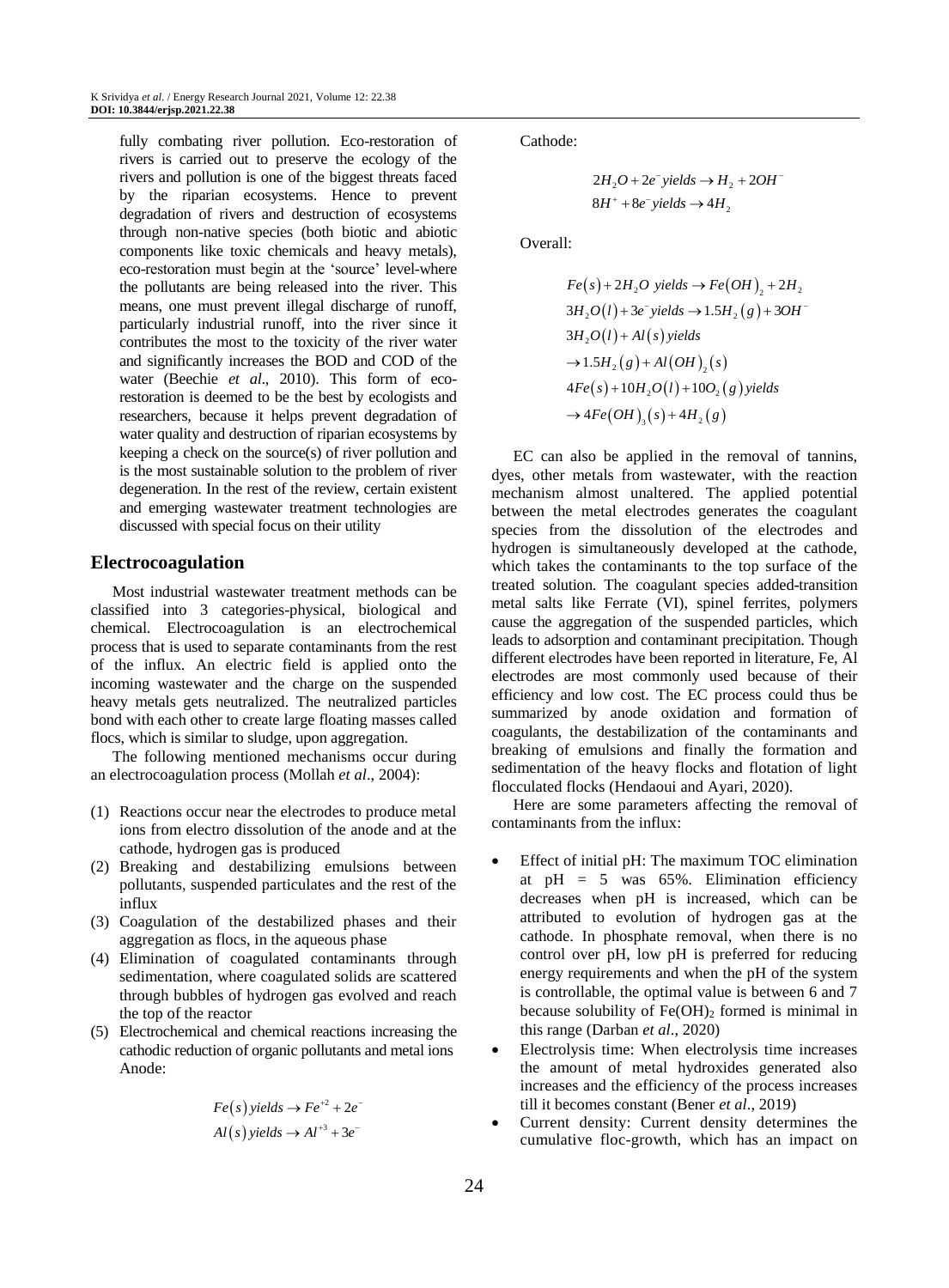the effectiveness of electro-coagulation. As the current density increases, anodic dissolution and dissolution of metal hydroxide flocs increases, resulting in increased efficiency in contaminant removal (Bener *et al*., 2019). When the current density increased from 50 to 100 mA/cm<sup>2</sup> , the results showed that the efficiency of TOC removal increased from 28.5 to 34.42%. (Bener *et al*., 2019)

- Distance between the electrodes: For effluents with high electrical conductivity, which are supplied with constant current, distance between the anode and cathode must be increased (Bener *et al*., 2019)
- Effect of applied voltage on metal removal: The result at 8 V showed that the maximum removal of metals was found to be 96, 98 and 99.5% for Cr, Cu and Pb, respectively (Bener *et al*., 2019)

#### *Comparison with other Treatment Methods*

Under optimal operating conditions for the EC method (50 A/m<sup>2</sup>, 45 min and pH = 6), the removal efficiencies of 79% for TOC, 83% for COD, 73% for total phosphate and 95% for color were obtained, while

under the optimal conditions for the electro-Fenton method (50 A/m<sup>2</sup>, 45 min, 25 mM H<sub>2</sub>O<sub>2</sub> and pH = 3), the removal efficiencies 87% for TOC, 91% for COD, 96% for total phosphate and 99% for color were obtained. Operating costs per  $m<sup>3</sup>$  effluent treated were measured. Results obtained for EC and EF methods were 0.74 and  $1.23$  V/m<sup>3</sup>, respectively. Hence the EF method is more efficient than the EC method but is also more expensive than the same (Darban *et al*., 2020).

Though CC has brought a considerable decrease in the percentage of COD, suspended solids and chlorides, the extent of decrease in the total dissolved solids is only 14.05% using alum and 26.3% with FeCl3, whereas the EC method which has reduced both COD and TDS to 92.3 and 91.5%, respectively, proving to be more efficient with Fe-Al assembly using a minimal current of 0.04 A at a time interval of 15 min. The coagulant consumption is also less in EC than in CC rendering it as a cost-effective technology (Darban *et al*., 2020). Variation of TOC removal extent with current density and pH when subjected to electrocoagulation is shown in Fig. 1.



**Fig. 1:** Variation of TOC removal with current density and pH (Bener *et al*., 2019)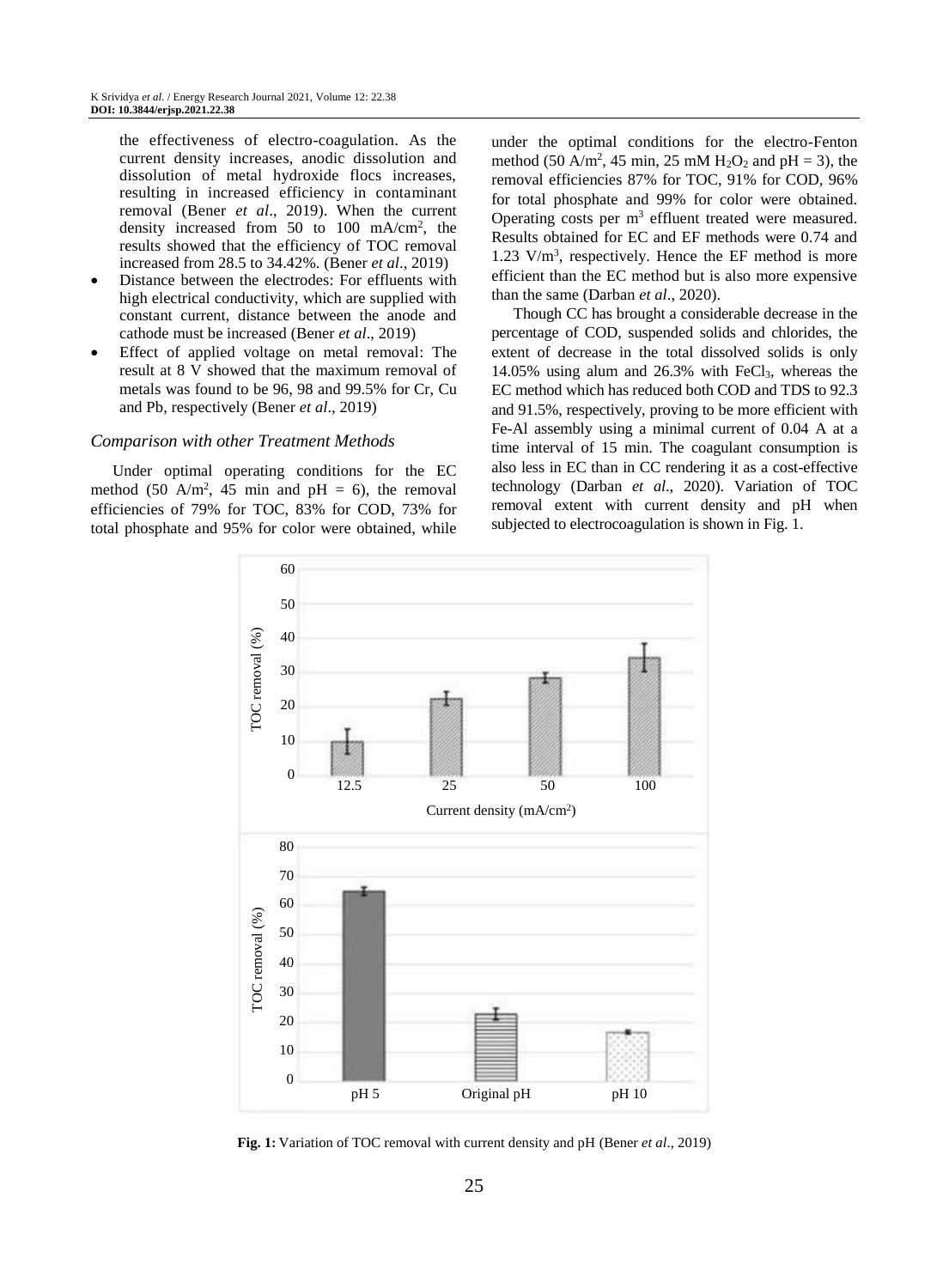To sum up, EC, when used in combination with other treatment methods, is an environment-friendly and economical strategy in industrial wastewater treatment. It is highly recommended for toxic effluents that contain a lot of heavy metals, dyes and paints. Since it does not require additional chemicals, secondary pollutants are not generated. It can be operated on low current hence can also be used in combination with alternate sources of electricity like solar cells, fuel cells etc. It generates lesser sludge and shows higher performance than chemical coagulation. However, it incurs high maintenance costs and the electrodes turn passive over usage and need to be replaced often, which tends to increase the cost (Bener *et al*., 2019).

#### **Nanoremediation of Wastewater**

Various eco-friendly and efficient nanomaterials have been developed over the previous decades for industrial wastewater treatment. Having shown high removal percentages, which translates to high sedimentation efficiency, these nanomaterials can be divided into 3 categories: Nano-adsorbents, nano-catalysts and nanomembranes (Tyagi *et al*., 2017).

Nano-adsorbents: They are generally produced from chemically active substances with high adsorption capacity on the given surface area (Kyzas and Matis, 2015). Hence certain heavy metals like Cu, Pd, Ti, which were removed as heavy metal contaminants during electrocoagulation, can also be used to fabricate nanocomposites, transition metal complexes. Apart from these, materials that can be used for developing nano-adsorbents include activated carbon, silica and metal oxides (El Saliby *et al*., 2008).

Nano-catalysts: In industrial wastewater treatment, metal oxides and semiconductors are used electrocatalysts to inprove the performance of the fuel cells and Fenton based catalysts are used for improving chemical oxidation of organic pollutants (Chaturvedi *et al*., 2012).

Nano-membranes: Here, separation of pollutants is driven by osmotic pressure.

Adsorptions of heavy metals from wastewater by using the nano-adsorbents are affected by many factors such as temperature, pH, adsorbent dose and incubation/contact time. The surface of the adsorbents are generally modified, like in case of  $Fe<sub>2</sub>O<sub>3</sub>$  nano-particles through the addition of 3-aminopropyltrimethoxysilane. This increases affinity, which enhances simultaneous removal of different pollutants such as  $Cr^{3+}$ , Ni<sup>2+</sup>, Cu<sup>2+</sup>, Cd<sup>2+</sup>, Pb<sup>2+</sup> and As<sup>3+</sup> from wastewater (Tyagi *et al*., 2017). MnO nanoparticles show high adsorption ability due to polymorphic structure and high BET surface area and are generally used in the removal of As(V) from wastewater (Wang *et al*., 2011).

ZnO non-rods, nanoplates, nanowires, nanocubes, nanorods, nanobelts, miscrospheres and nanosheets show high Pd based nano-particles are used in combination with carbon nanotubes to overcome the limitations associated with using elements like Pt, Zr in manufacturing nanocatalysts. Pd is flexible, versatile and can also form nanocomposites with carboxylated MWCNT, pristine Multi-Walled Carbon Nanotubes (pMWCNT), amine-modified MWCNT, hydroxylmodified pristine multi-walled carbon nanotubes, carbon black and carboxylated graphene, showing high removal efficiencies for Cu(II),  $Co^{2+}$ , Ni<sup>2+</sup>, Cu<sup>2+</sup>, Cd<sup>2+</sup>, Pb<sup>2+</sup>, Hg<sup>2+</sup> and As3+ (Singh *et al*., 2013).

However, noble metals are now being used with cheaper transition metals to manufacture bimetallic nanocatalysts (Ma *et al*., 2015). Since nanocatalysts are very selective, they must be fabricated keeping in mind the kind of pollutant that ought to be efficiently removed. Among all materials used as nanocatalysts and nanocomposites, the Fenton-based nanocatalysts are some of the most established and evolving entities in terms of industrial wastewater treatment, especially with reference to treating organic pollutants and microbial contaminants in industrial discharge. Though the Fenton process has been used for over 200 years in removing organic contaminants from industrial discharge, the biggest drawback of this process is the continuous loss in the amount of catalyst and the need to main acidic conditions  $(pH = 3)$  for optimum function, since Fe(III) becomes about 100 times less soluble than Fe(II) during nearneutral and basic conditions, causing the precipitation of Fe(III) into  $Fe(OH)_{3}$ , which slows down the treatment process. Hence Fenton's reagent is used as an effective replacement to the Fenton reaction (Kurian and Nair, 2015). Fenton reagents consist of spinel ferrites of Zn, Ni, Cu and Co and are manufactured through autocombustion and sol-gel method. Transition metal ferrites are used in the manufacture of Fenton reagents to modify the stability and redox properties, which increases efficiency of catalysis. Cu-Fenton systems are extensively used because Cu is one of the most easily obtained transition metals. They are comprised of organic and inorganic homogenous Cu-complexes (whose catalytic performance depends on the coordination state of their coordination numbers and steric configuration) for treating discharge from dyeing and pharmaceutical industries (Inchaurrondo *et al*., 2014), heterogeneous reaction systems which are reported to show higher catalytic efficiency, decreased sludge production, Cu-inorganic compositesmade my mixing of Cu with inorganic substances (to produce bi-metallic Cu-Fe alloys for instance) or doping with inorganic materials lie silica, using co-precipitation or sol-gel methods (Xue *et al*., 2016). Out of all the Cu-Fenton systems discussed above, heterogenous  $CuFe<sub>2</sub>O<sub>4</sub>$ is used extensively due to it exhibiting high thermal and chemical stability (Kurian and Nair, 2015). NiCo<sub>2</sub>O<sub>4</sub>grapheme modified nanocomposites are also used in microbial fuel cells to produce hydrogen upon electrolysis, with Coloumbic efficiency 66.2%, Cathodic hydrogen recovery 27.9%, Overall hydrogen recovery 18.4% and COD removal efficiency 58.1% respectively (Jayabalan *et al*., 2020).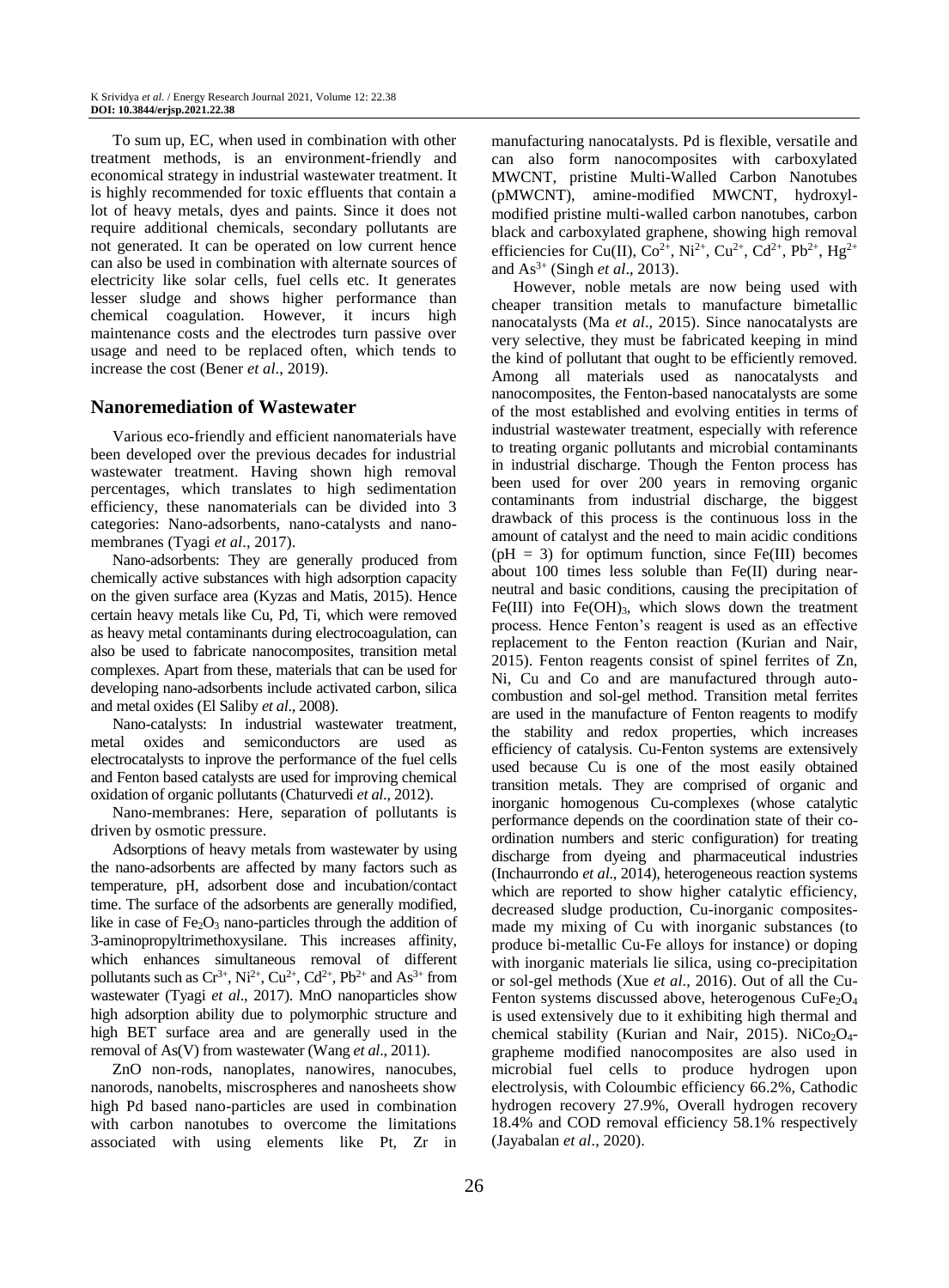**Table 1:** Surface area, removal capacity and maximum adsorption capacity of particular ions for select nanomaterials

| Nanomaterial                                                     | <b>SA</b> | RP    | $A_{\rm max}$ Ion                   | References                    |
|------------------------------------------------------------------|-----------|-------|-------------------------------------|-------------------------------|
| Polymer-modified $Fe3O4$ (a)                                     | NA        | 85    | $Pb(11)-166.1$ , Cd(11)-29.6        | Yavuz et al. (2010)           |
| CeO(a)                                                           | 72        | NA    | $As(V)-22.4, Cr(VI)-15.4$           | Luo <i>et al.</i> $(2010)$    |
| $TiO2$ NPs (a)                                                   | 185.5     | 99.2  | $Cd(II) - 135.2$ , $Ni(II) - 115.6$ | Engates and Shipley (2011)    |
| ZnO(a)                                                           | 15.75     | 46.21 | $Pb(II)-160.7$                      | Kumar et al. (2013)           |
| Homogenous Cu Fenton complexes                                   | 29.7      | 99.75 | ۰.                                  | Chen et al. (2014)            |
| (with EDTA, $CN^-$ as ligands) (b)                               |           |       |                                     |                               |
| *Cu $Fe2O4$ spinel (heterogenous Cu-inorganic Nanocomposite) (b) | 27.6      | 94.87 | Acetaminophen-126.13                | Sharma <i>et al.</i> $(2015)$ |
| a- Nanoadsorbents                                                |           |       |                                     |                               |

b- Cu-Fenton nano catalysts SA- Surface Area ( $m^2$ /g)

RP- Removal Percentage

 $A_{\text{max}}$  Ion-Maximum adsorption capacity of ion (mg/g)

\*- Cu Fenton spinels nanocomposites are generally used to treat effluents with organic (dye- based) pollutants

However, nanoremediation techniques are still plagued by high manufacturing cost of nanomaterials and high operational costs, the need to develop suitable techniques to prevent noble metal wastage while being used as catalysts, decreasing environmental impacts associated with them being used for effluent treatment, amongst many others (Table 1). These issues can be addressed by focusing on control of metal leaching, which will decrease the nanocatalytic efficiency and pose environmental risks if the metals used in the catalyst are found to contaminate the industrial discharge; developing robust, multi-purpose, cost-effective catalysts that can operate over a wide range of pH; and designing and developing novel processes and reactors for treating specific industrial wastewaters so the burden does not lie solely on nanoremediation.

#### **Photocatalytic Treatment of Wastewater**

This method focuses on reducing COD levels by mineralizing target pollutants (Fig. 2). Organic pollutants are degraded by Ultraviolet (UV) light radiation below 400 nm absorbed by  $TiO<sub>2</sub>$  semiconductors is to form oxidative agents like the Hydroxide ion (OH-). UV light is absorbed by  $TiO<sub>2</sub>$  to produce electrons close to the conduction band and holes close to the valence band (Hoffmann *et al*., 1995). Decomposition of organic pollutants occurs in two ways- direct oxidative destruction at the holes or indirect oxidative destruction via (OH-) radicals. Various organic pollutants like dyes, pesticides, organic compounds containing halogens, Polychlorinated Biphenyls (PCB), detergents and phenols have been removed (EL-Mekkawi *et al*., 2016; Zhang *et al*., 2014):

- Just like any other photocatalysis process, this can also be generalized into (El-Mekkawi *et al*., 2016)
- Contact establishment between the contaminants and the catalyst surface
- Absorption by the catalytic surface (semiconductor surface)
- Photocatalytic reactions and product formation
- Movement of products from the semiconductor surface to the solution volume



**Fig. 2:** COD removal percentage over reaction time

This process is generally carried out in Compound Parabolic Collector (CPC) reactors. They are static reactors composed of tubular photoreactors looking like transparent pipes that are connected in series. Each pipe is placed on a collector made of 2 halves of a parabola, allowing the incident radiation from the sun to get concentrated on the photoreactor. To make the pollutant recovery process easier, the photocatalyst can be loaded into the medium, which is supported by solid materials like ceramic and stainless steel, for high temperature annealing. The  $TiO<sub>2</sub>$  photocatalyst can be loaded onto polymeric sheets, which will minimize the overall cost of the photocataytic implementation. TiO<sub>2</sub> catalyst is bound to the polymeric sheets inside the CPC reactor through silicon based adhesives. The reactor is mounted on a platform and a centrifugal pump circulates wastewater inside the reactor (El-Mekkawi *et al*., 2016) (Fig. 3).

Since the idea of photocatalytic treatment of wastewater is very recent, the system can be regularly monitored for noting changes and making alterations. COD measurements can be performed using a COD meter and a multiparameter photometer. Variation of UV radiation, absorbance and decolorization with time is given.

K Srividya *et al*. / Energy Research Journal 2021, Volume 12: 22.38 **DOI: 10.3844/erjsp.2021.22.38**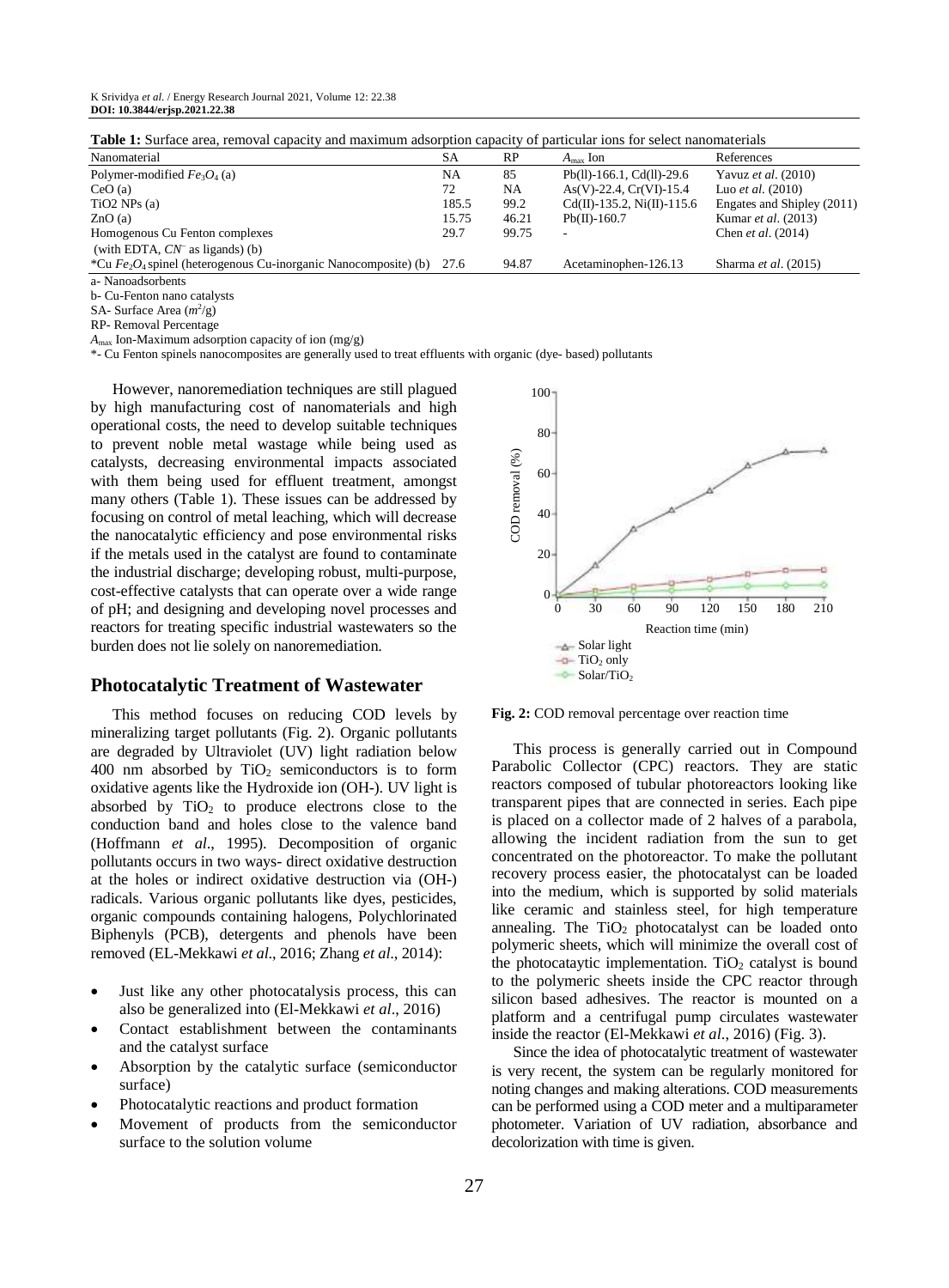

**Fig. 3:** (a) Measures solar UV at different time instances of the experiment. (b) change in absorption spectrum after 6 h of photocatalytic treatment (c) Decolorization of wastewater as a function of *tw*30,*<sup>n</sup>* (normalized solar illumination time) (El-Mekkawi *et al*., 2016)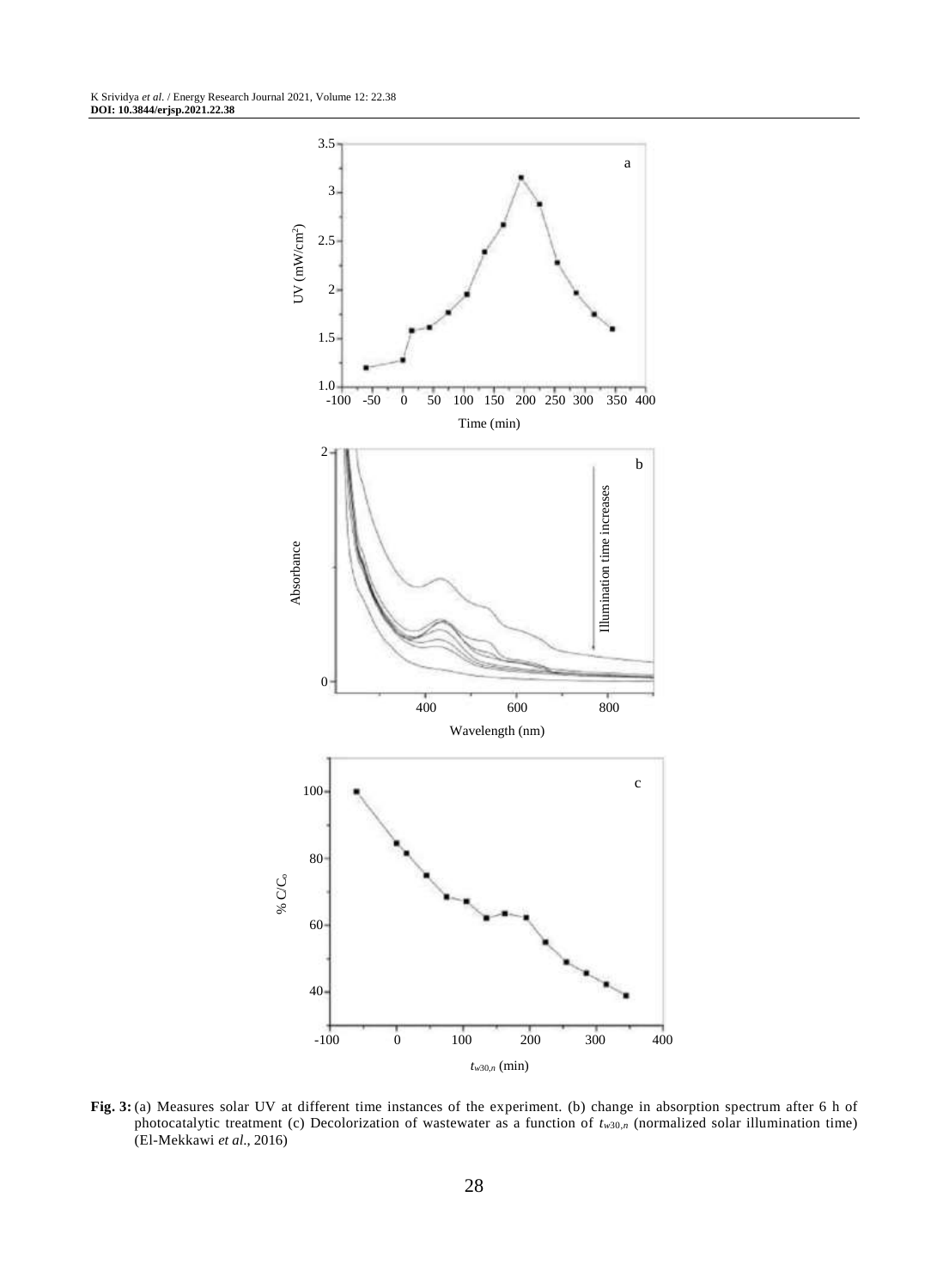The Total Suspended Solids (TSSs), Biological Oxygen Demand (BOD), total dissolved solids, total sulfides  $(H<sub>2</sub>S)$ , Settle-able Solids (SSs), total nitrogen, total phosphorus and oil and grease can be measured periodically to check whether the CPC reactor is functioning properly and to ensure the safety of the treated wastewater. Changes in the color of water during the degradation experiments can be observed using a UV-visible (UV-Vis) spectrophotometer (El-Mekkawi *et al*., 2016).

Upon observation, it is seen that photobleaching of water occurs. The COD, that implies the amount of organic pollutants decreases significantly. The mineralization percentage was calculated to be 39%. The BOD/COD ratio increases, which means fresh bio- degradable species have been formed which can be removed by normal biological treatment (El-Mekkawi *et al*., 2016). The process can be made more sustainable, using waste produced from other manufacturing industries as apt support. Solid waste like iron scrap (from battered second hand cars that are going in for an overhaul), construction debris, slag from the fertilizer industry and steel industry can be used to provide the mechanical support which is required during the loading and functioning of the photocatalyst. Instead of fabricating fresh polymeric sheets, waste fabric (fabric that has been made in excess) from the textile industries can be used. They can be made into suitable substrates for the binding of TiO<sup>2</sup> composite, using melt processing in-situ cross linking and heat pressing (Zhang *et al*., 2014).

The advantage of photocatalytic industrial wastewater treatment using  $TiO<sub>2</sub>$  in CTC reactor is that sunlight, a perennial source of energy, is used. Hence it is suitable for tropical countries. TiO<sub>2</sub> is non-toxic and apart from this, no other chemical is used hence it is safer than chemical coagulation processes. Further, even waste materials can be used in the fabrication of the waste management system and since it is safe and the products can be removed by normal biological processes, it is a

very sustainable solution. The biggest advantages of this treatment strategy are the simple design of the CTC and low operating costs. But the CTC, at present, is capable of treating only small amounts of wastewater that does not contain a lot of toxic impurities, which can ideally be found in small-medium scale industries. Hence unless the design and implementation are tweaked, it will continue to have only limited applications.

# **Constructed Wetlands**

Constructed wetlands are artificially designed systems. They function on natural processes that depend on wetland vegetation, soil and associated microorganisms that are present in the wetland ecosystem, to purify industrial wastewater. Constructed wetlands are often termed as natural bio-reactors and are a cost effective choice for industrial wastewater treatment due to simple operational mechanisms. Wastewater passes through an intricate network of plant roots, media and biofilms, where various chemical, biological and physical routes influence pollutant removal. The most common type of wetlands used for industrial wastewater treatments are hybrid wetlands, which are a combination of both Horizontal Flow (HF) and Vertical Flow (VF) wetlands. (Vymazal and Kröpfelová, 2008).

HF systems can perform denitrification but have very limited oxygen transport capacity. VF systems higher oxygen transport capacity but negligible denitrification occurs in VF systems (Vymazal, 2007). Hence, hybrid systems are constructed to complement each other.

Heavy metal concentration of the inflow and out flow in a constructed wetland and its cleansing efficiency is depicted based on data from (Khan *et al*., 2009) in Fig. 4. Treatment efficiency based on various parameters is discusses in Fig. 5. Hybrid wetlands and their efficiency in treating various typesof industrial wastewater is mentioned in Table 2.



**Fig. 4:** Heavy metal concentration of the inflow and out flow in a constructed wetland an d its cleansing efficiency. Based on data from (Khan *et al*., 2009)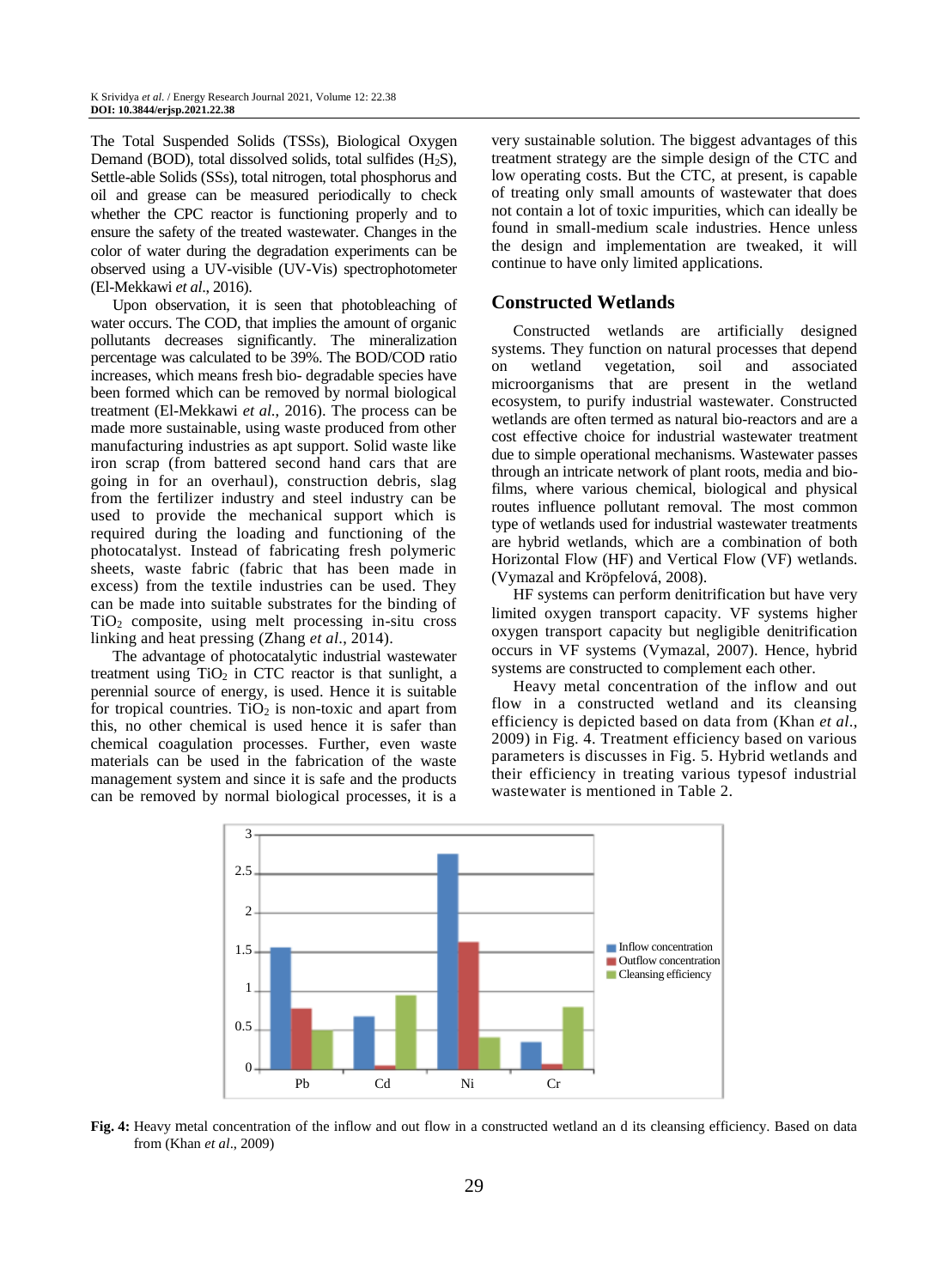

**Fig. 5:** The COD, BOD, amount of inorganic and organic nitrogen, phosphate and TSS levels before and after treatment of mixed industrial wastewater using hybrid constructed wetlands and the efficiency, based on data from (Justin *et al*., 2009)

**Table 2:** The usage of hybrid wetlands in treating select types of industrial wastewater has been depicted in the form of a table, with TSS, BOD, COD being the governing parameters

| Industry                    | TSS   | TSS  | COD  | COD | <b>BOD</b> | <b>BOD</b> | References                   |
|-----------------------------|-------|------|------|-----|------------|------------|------------------------------|
| Petrochemical               | 82.8  | 4.5  | 250  | 89  | 38.6       | 8.1        | Hawkins et al. (1997)        |
| Distillery                  | 129.0 | 17.0 | 558  | 448 | 942.0      | 279.0      | Serrano <i>et al.</i> (2011) |
| Textile                     | 129.0 | 9.0  | 771  | 122 | 198.0      | 66.0       | Bulc and Ojstrsek (2008)     |
| Food processing (Meat)      | 561.0 | 34.0 | 3188 | 100 | 2452.0     | 84.0       | Soroko (2005)                |
| Mixed industrial wastewater | 0.5   | 0.7  | 854  | 284 | 346.0      | 118.0      | Justin <i>et al.</i> (2009)  |

a-Parameter in inflow (mg/L)

b-Parameter in outflow (mg/L)

*BOD*<sup>'</sup><sub>5</sub> -Same as BOD, only indicates the fact that the BOD value has been obtained after testing for 5 days

Macrophytes have few desirable properties that make them a crucial part of Constructed Wetlands. They can adapt easily to survive in the harsh, toxic conditions of the wastewater pumped into the constructed wetlands. These features range from mode of reproduction, rapid growth, apical dominance, mechanical alterations, distinctive gaseous exchange mechanisms and special morphological growth structures, such as rhizomes, knees and air-filled roots that aids in extra root aeration. All these features make the microphytes capable colonizers of the wetland wastewater environment. They make the surface of the beds steady, aid physical filtration, prevent clogging in the vertical flow system, maintain appropriate temperature, protect against ice deposited during winter and give great surface area for microbial development. They significantly improve the transfer of oxygen into the rhizosphere (SSWM, 2020).

The design of the hybrid system consists of two stages of several parallel vertical flow beds (usually planted with *Phragmites australis*), followed by two or three horizontal beds (planted e.g., Typha or Carex). In these systems, the vertical flow beds are loaded with pre-treated wastewater for 1-2 days and then allowed to dry out for 4-8 days. The thin crust of solids formed on top of the vertical flow beds gets mineralised during the rest. Nitrification takes place in the vertical flow stage at the end of the process sequence. If nitrate removal is needed, it is necessary to pump the effluent back to the front end of the system where denitrification can take place in the less aerobic horizontal flow bed using the raw feed as a source of carbon needed for denitrification (Vymazal and Kröpfelová, 2008).

The two-stage horizontal-vertical-flow constructed wetland system consists of three basic units:

- Mechanical pre-treatment through of a two or threechamber settler, for removal of large particles and settleable materials
- A horizontal subsurface flow sand or gravel-based constructed reed bed for BOD removal and Total suspended solid removal
- A loaded vertical flow wetland system for denitrification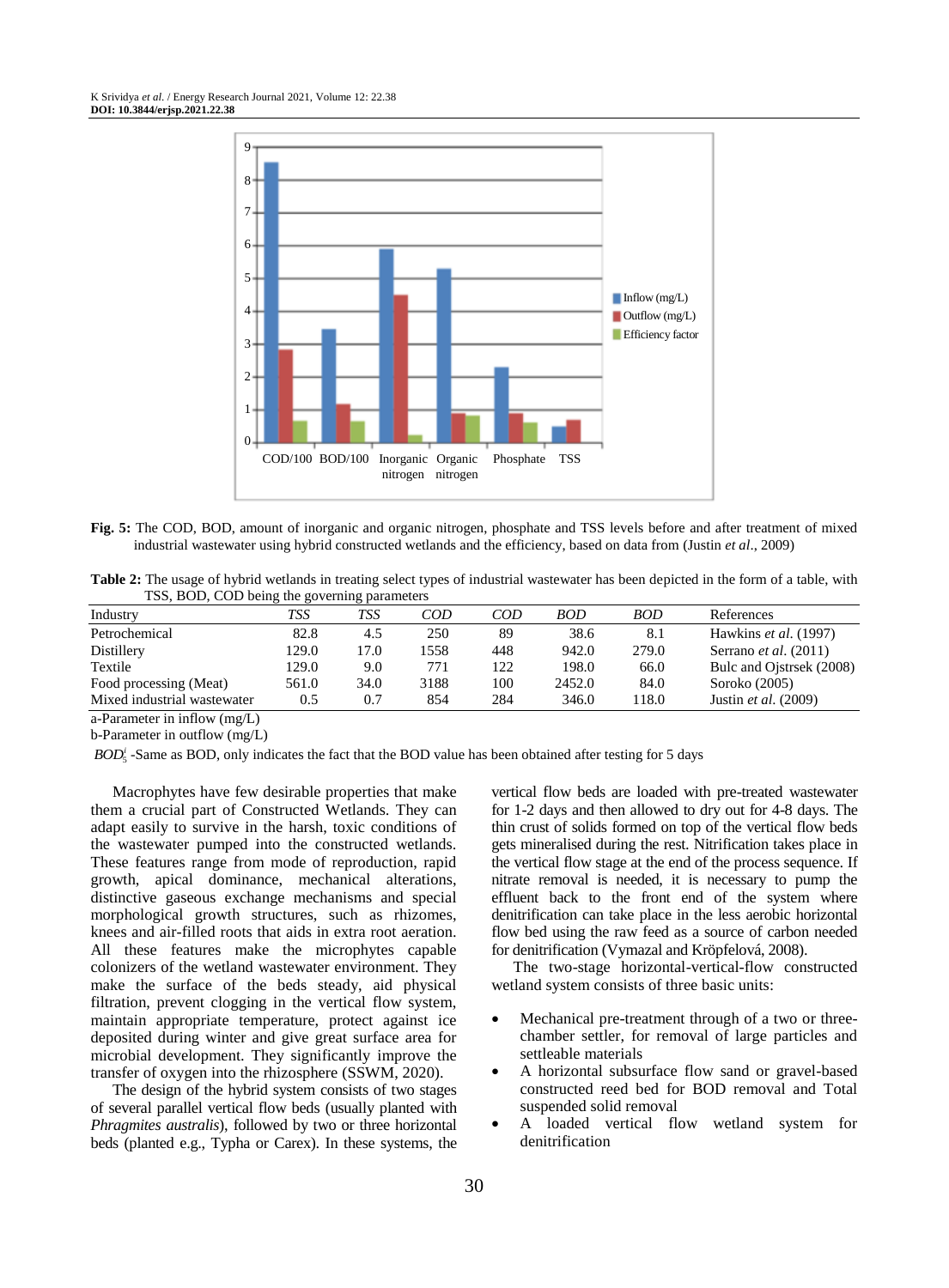Compared to other faster aerobic treatment options (e.g., activated sludge), constructed wetlands are natural systems, where treatment may require more land and time, but the operating costs are lesser since constructed wetlands consume little to no energy, do not require sophisticated equipment, chemicals or expensive spare parts or chemicals (SSWM, 2020).

Hybrid systems are more expensive than non-hybrid systems like horizontal and vertical flow constructed wetlands or free surface-flow constructed wetlands. They require a larger are, are more complex in operation especially when dealing with monitoring and adjustment of input load (SSWM, 2020). The operation and maintenance of constructed wetlands is tricky. A skilled operator must always ensure that the filters are loaded and placed properly, do not get clogged and the system shows good overall performance. Further the wastewater influx must be pretreated and sent to the wetlands to ensure the filters do not get damaged. Also, the wastewater must not be stored for a long time in an open, artificial pond so as to prevent the wetland from being a breeding ground for mosquitoes and the origin for contagious diseases. The discharge must be thoroughly checked for the presence of pathogens, its DO, BOD, COD must be analysed based on intended reuse (SSWM, 2020).

Hence Constructed wetlands are generally used as a secondary treatment process, with pretreatment performed to remove suspended solids Primary treatments, such as anaerobic reactors, septic tanks, biogas settlers are the most suited to lower the BOD and prevent clogging of the constructed wetland. Therefore they are most suited to small communities where thorough planning and regular maintenance can be ensured. Constructed wetlands are best suited to warm climates but can be modified to handle freezing and the ensuing levels of sub-par microbial activity (SSWM, 2020).

# **Microalgae**

Microalgae cultures have shown great capacity in cleansing industrial wastewater, especially in case of wastewater that contains a lot of heavy metals (Salama *et al*., 2019).

Microalgae cultures' rapid metal uptake capability, energy- saving potential, eco-friendly usage, low cost of implementation and availability to absorb both high and low concentration levels of metals are some of its unique advantages (Salama *et al*., 2019) (Fig. 6).

The cell wall and membrane of microalgae usually is made up of polysaccharides, proteins and lipids. The membrane transporters are vital in facilitating the interaction between microalgae and the heavy metals in the wastewater influx. The mechanism for heavy metal bioremediation includes non-metabolism dependent uptake and metabolism-dependent uptake (Luo *et al*., 2019). The non-metabolism-dependent processes mainly consist of cell surface adsorption (ion exchange, physical adsorption and complexation) and extracellular adsorption (precipitation).

The presence of essential nutrients like carbon, nitrogen and phosphorus makes wastewater a suitable medium for microalgae cultivation (Luo *et al*., 2018). Nitrogen is important for microalgae growth as it aids formation of proteins, enzymes, ATP/ADP etc.

In recent years, researchers have reported the nitrogen and phosphorus removal efficiency by various microalgae species from municipal, agricultural, industrial and other types of contaminated wastewater. The cultivation of Chlorella vulgaris in anaerobicallytreated piggery wastewater in an open raceway pond led to a nitrogen and phosphorus recovery of 85.3 and 89.5%, respectively (Wang et al., 2016). Nitrate (NO<sub>3</sub><sup>-</sup>), Nitric Acid ( $HNO<sub>3</sub>$ ) and ammonium ( $NH<sub>4</sub>$ <sup>+</sup>), could be transformed into organic nitrogen through assimilation. The inorganic phosphorus (e.g.,  $HPO_4^2/H_2PO_4^-$ ) in wastewater could be easily assimilated by microalgae (El-Sheekh *et al*., 2016). ATP and glutamate were transformed into ADP and  $PO<sub>4</sub><sup>3</sup>$  by phosphorylation during microalgae metabolism, with phosphate emoval rate varying with the concentration of phosphorus in effluent and the type of the microalgae used (El-Sheekh *et al*., 2016).

The algae, after removing a substantial amount of heavy metal from the wastewater influx, can be subjected to hydrothermal treatment to produce biofuel and bio-char. However, one must take care that the heavy metals present in the feedstock for hydrothermal treatment remain in the aqueous phase alone and don't get transferred to the organic phase that contains biofuel, during hydrothermal processing. Still, such migration occurs during thermochemical conversion. This is a severe problem, because heavy metals can increase corrosion and wear in engines. Additionally, metal emissions from the combustion of such biofuel produced have an adverse effect on human health and the environment. In the isolation of heavy metals, a lot of factors like temperature, pH and the type of metal, are involved (Li *et al*., 2018).

This method helps in effective nutrient recovery and removal of heavy metals from industrial discharge. Further, the algae are also valorized since it can be used to produce biofuel. The bio-char obtained can also be used as an adsorbent (Ahmad *et al*., 2014). However, this process is very expensive when it comes to industrylevel implementation. The development of a large-scale, efficient hydrothermal reactor (to convert microalgae into biofuel) still remains a challenge. Further, microalgae cannot be directly cultured on industrial wastewater that contains a high concentration of COD, total nitrogen, total phosphorus and other toxic compounds.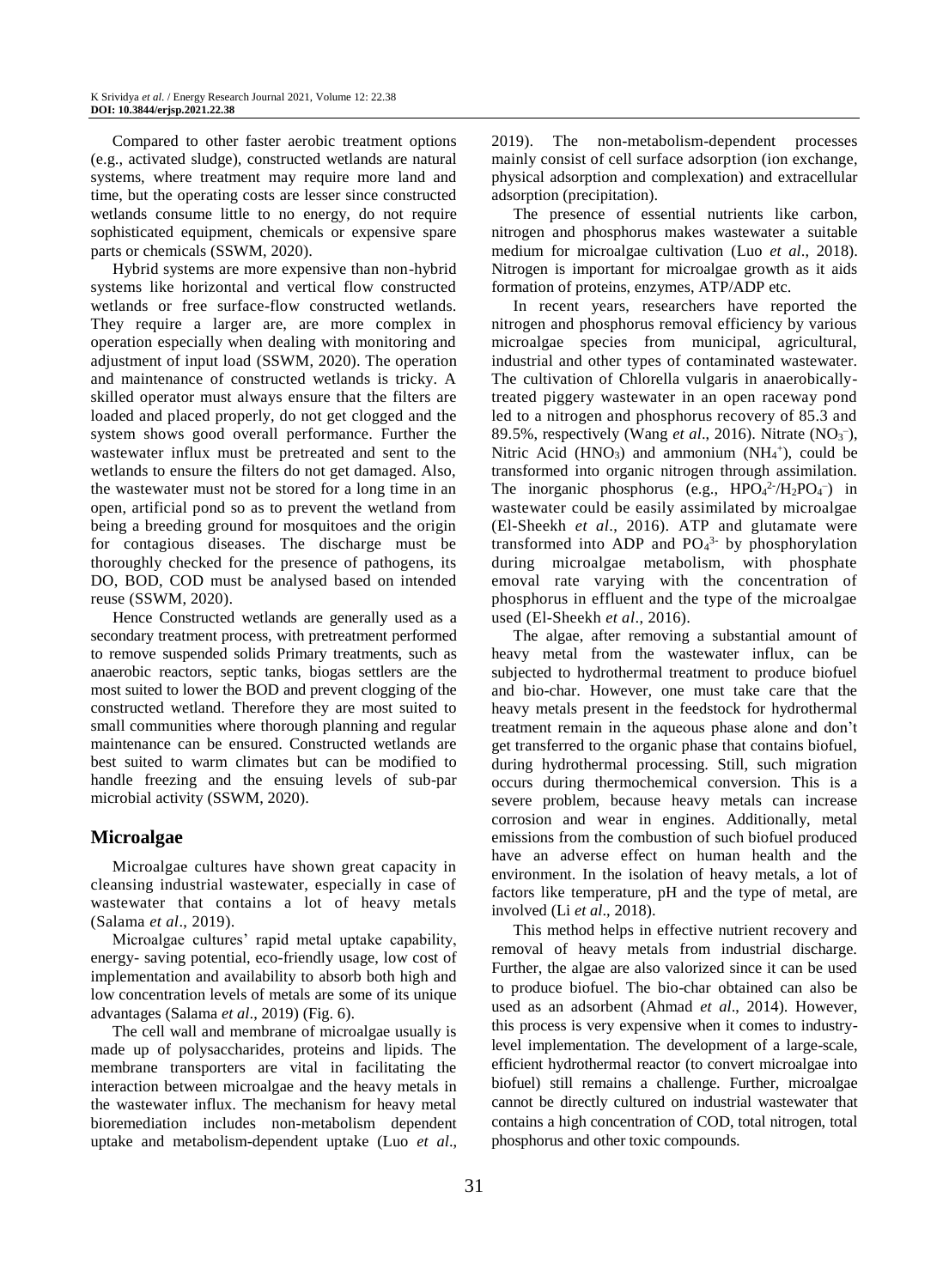

**Fig. 6:** Perspectives of using microalgae for industrial wastewater treatment (Wang *et al*., 2016)

## **Anaerobic-Aerobic Treatment**

In comparison to other methods of wastewater treatment, it has the advantages of lower treatment costs with no secondary pollution. Aerobic biological processes are generally used for organic owing to high treatment efficiency while anaerobic systems show improved resource recovery and utilization with pollutant levels slightly above than those obtained after aerobic treatment.

Aerobic-anaerobic systems are designed to get the best features out of both the aerobic and anaerobic systems.

Types of bioreactors, HRT and COD% in Table 3.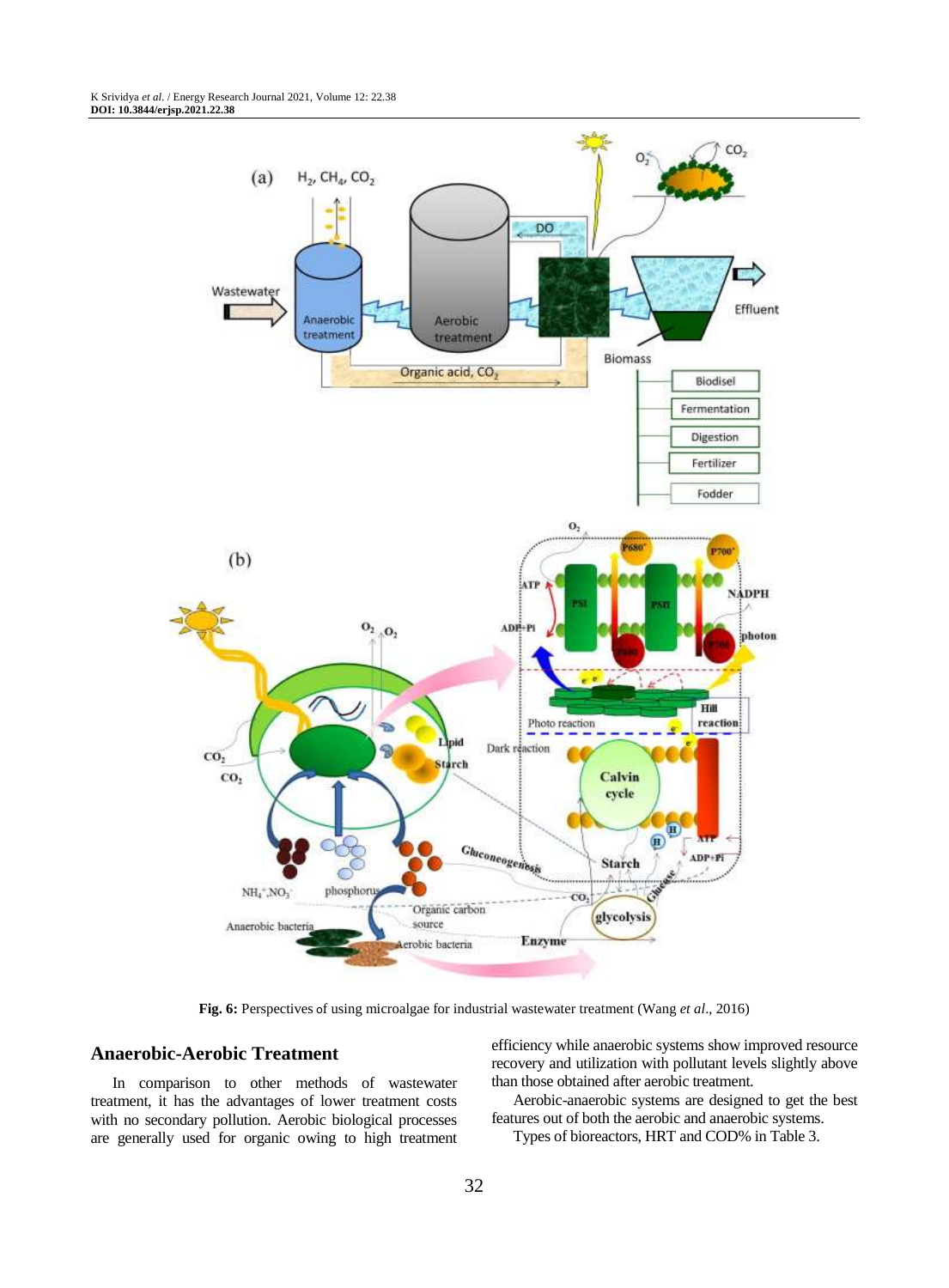| <b>Table 5:</b> Dioreactors, their hydraulic retention times and COD removal % |                          |                                 |                                 |                               |                                     |                            |
|--------------------------------------------------------------------------------|--------------------------|---------------------------------|---------------------------------|-------------------------------|-------------------------------------|----------------------------|
| Name of bioreactor                                                             | Influent<br>$COD$ (mg/l) | <b>Total COD</b><br>removal (%) | Anaerobic COD<br>removal $(\%)$ | Aerobic COD<br>removal $(\%)$ | Hydraulic retention<br>Time (hours) | Reference                  |
|                                                                                |                          |                                 |                                 |                               |                                     |                            |
| RAAIB bioreactor (a)                                                           | 345                      | 84                              |                                 | ۰                             | 1.2-15.5                            | Garbossa et al. (2005)     |
| Upflow anaerobic/aerobic                                                       |                          |                                 |                                 |                               |                                     |                            |
| fixed bed reactor (b)                                                          | 365-3600                 | 95-98                           | 27-70                           | 37-92                         | 9                                   | Moosavi et al. (2005)      |
| Anaerobic-aerobic granular                                                     |                          | 95-98                           | 62-95                           | $0 - 33$                      | 48                                  | Shen and Guiot (1996)      |
| biofilm reactor (b)                                                            |                          |                                 |                                 |                               |                                     |                            |
| Integrated anaerobic-aerobic                                                   | 350                      | > 80                            | -                               | ۰                             | 24                                  | Fdez-Polanco et al. (1994) |
| fluidized bed reactor (b)                                                      |                          |                                 |                                 |                               |                                     |                            |

**Table 3:** bioreactors, their hydraulic retention times and COD removal %

(a)-bioreactors with physical separation between aerobic and anaerobic zones

(b)-bioreactors without physical separation between aerobic and anaerobic zones

Some benefits of the anaerobic-aerobic process are listed below (Frostell, 1983; Cervantes *et al*., 2006):

- Most organic pollutants generated can get converted to biogas through anaerobic treatment
- The treatment process is efficient since aerobic post treatment enhances the quality of the process by reducing the toxicity of the products of anaerobic process Sludge generated during the aerobic process is utilized in the anaerobic process, hence less sludge is disposed. Consumes low energy (overall)
- Volatile organic compounds are degraded

Thus it can be inferred that anaerobic-aerobic treatment is economically and operationally promising in the treatment of high strength industrial wastewaters since it integrates the benefit of anaerobic digestion (i.e., biogas production) with the benefits of aerobic digestion (i.e., better COD and Volatile Suspended Solid (VSS) removal) (Chan *et al*., 2009). They have also been found to perform well for the following processes: Biodegradation of chlorinated aromatic hydrocarbons including sequential nitrogen removal including aerobic nitrification and anaerobic denitrification; anaerobic dechlorinations and aerobic ring cleavage; anaerobic reduction of Fe(III) and microacrophilic oxidation of Fe(II) with production of fine particles of iron hydroxide for adsorption of, phenols, carboxylic acids, ammonium ions, cyanide, radionuclides and heavy metals. The simplest approach towards incorporating the anaerobic-aerobic treatment is the use of systems such as aerated stabilization ponds, aerated and non-aerated lagoons, as well as natural and constructed wetland systems (Chan *et al*., 2009).

Conventional anaerobic-aerobic systems are usually composed of large ponds connected in series and are frequently characterized by low Organic Loading Rate (OLR), long Hydraulic Retention Time (HRT) as well as vast area of land or digesters. Aerobic treatment occurs in the upper part of these systems while anaerobic treatment occurs at the bottom end.

However, the conventional treatment plants suffer from problems related to their large space requirement, emissions from large open reactors, high energy consumption, low efficiency and heavy sludge production, which is actually surplus (Chan *et al*., 2009).

In order to meet strict restrictions with respect to odors, space occupied and minimal sludge production, conventional aerobic-anaerobic systems have evolved into the integrated anaerobic-aerobic bioreactors where both aerobic and anaerobic processes occur in a single bioreactor. Since bioreactors are simple to design and comprise of cheap, easily obtainable technology, research is going on to measure the efficacy of bioreactors in treating industrial and municipal wastewater discharge. However, most of the integrated bioreactors aren't yet suitable for large- scale industrial implementation. Besides, further improvements such as installation of biogas capture system and utilization of suspended carrier or packing medium are considered essential (Chan *et al*., 2009).

#### **Zero Liquid Discharge**

Zero-Liquid Discharge (ZLD) is slowly gaining prominence as a viable solution for industrial wastewater treatment, since it increases the extent of water recycling and decreases the amount of water produced as industrial discharge. Water recycling is implemented in the form of a closed loop water cycle-where water that can be recycled does not go as industrial discharge and is recovered, to be treated and reused. This way, the extent of water efficiency is increased and the possibility of contamination in the industrial effluent decreases. (Barrington and Ho, 2014).

However, ZLD systems consume a lot of energy hence they are yet to be implemented everywhere (Barrington and Ho, 2014). Still, due to rampant water scarcity and aquatic pollution, ZLD has begun to garner a lot of attention (Oren *et al*., 2010).

Thermal processes are almost mandatory in ZLD systems. The wastewater is fed into a concentrator, which increases the concentration of brine. Then it is further fed into a crystallizer. The distillate is sent for reusal, where the sedimentized solids are either disposed of or reused.

Since ZLD systems consume a lot of energy, they are being combined with RO to reduce energy demand. However, RO systems can operate only with a short salinity range. Hence other techniques for salt concentration have emerged-such as Forward Osmosis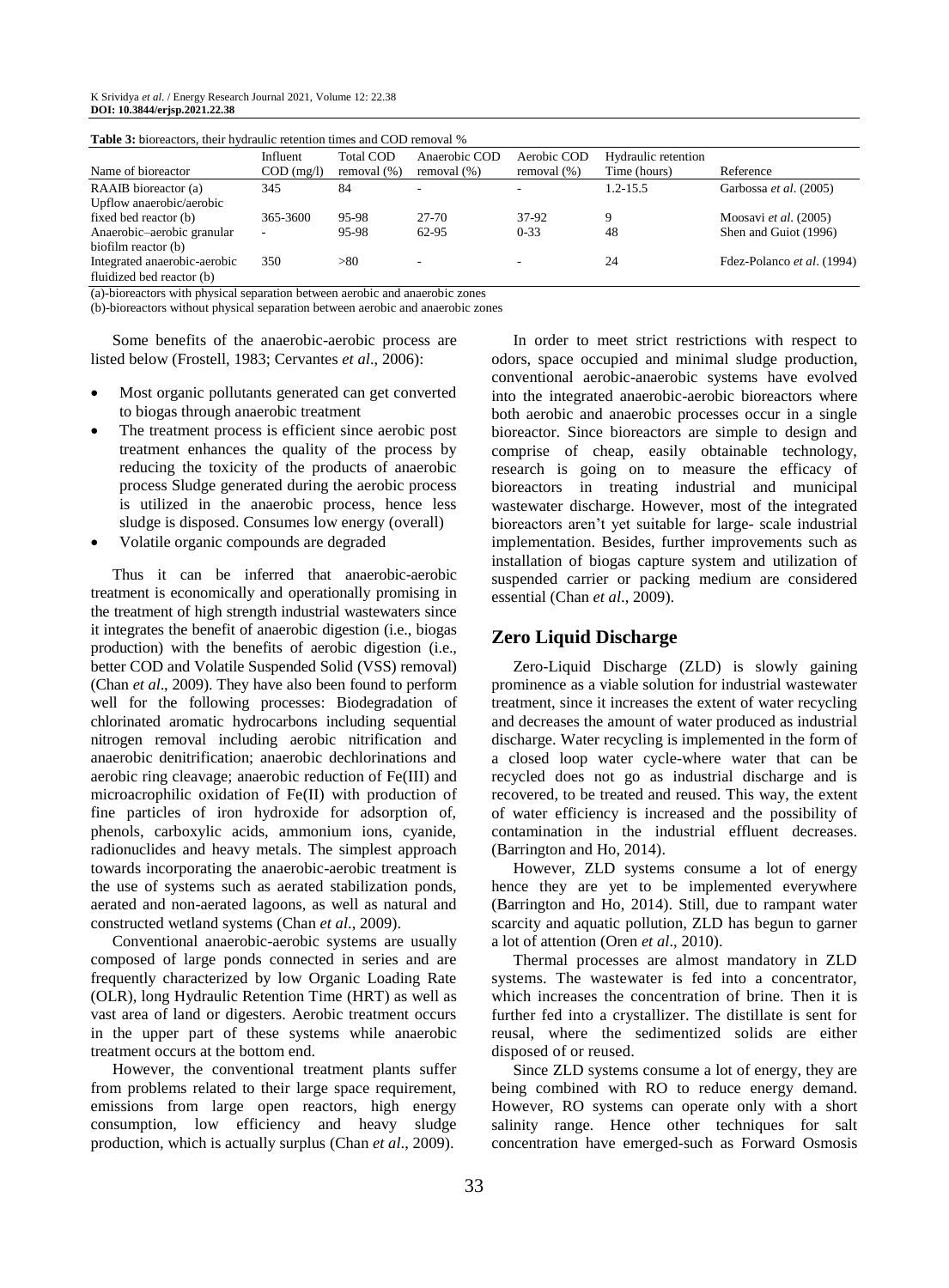(FO), Electrodialysis (ED) and Membrane Distillation (MD) (Tong and Elimelech, 2016).

#### *Thermal ZLD Systems*

Here, wastewater is given pretreatment, sent into a brine concentrator, whose feed is further sent into a brine crystallizer followed by evaporation and recovery of solids. Pre-treatment comprises multiple processes like pH adjustment, filtration, anti-scaling treatment and deaeration to reduce the fouling potential of the feed water. Distillates produced after crystallization and evaporation are recycled as clean water-either directly or after further treatment. The solids are recovered as by-products or sent to evaporation ponds, where they get processed and disposed (Tong and Elimelech, 2016).

Brine concentrators work based on the principle of Mechanical Vapor Compression (MVC), where feed water along with brine slurry travels through heat exchanger tubes present in the concentrator. The pumping is done as forced circulation with applied pressure, to prevent the fouling of heat exchanger tubes (Ghaffour *et al*., 2013).

Evaporation occurs and latent heat produced through the water vapor vaporizes the brine slurry. The concentrated brine is then fed into a crystallizer for further water recovery, whose working principle is similar to that of a brine concentrator (Mickley, 2008)

Since the feedwater is highly saline and viscous, the energy consumed by the crystallizers amounts to 52-66  $kWh/m<sup>3</sup>$ , which is almost thrice the amount of energy consumed during the brine concentration stage (Mickley, 2008). Evaporation ponds are a cheaper alternative, since they consume solar energy, especially for small applications. But they require a lot of space and the costs of land procurement may make the whole process expensive. The mechanical vapor compression step consumes a lot of energy, by itself. Further, the rate of recovery of water from evaporation ponds is also low (Tong and Elimelech, 2016).

# *Reverse Osmosis (RO) Incorporated Thermal ZLD Systems*

Here, RO is combined with thermal ZLD systems to concentrate wastewater. The volume of brine slurry entering the concentrator and crystallizer decreases, hence less energy is consumed and operational costs decrease. As reported in previous studies, using RO to in a desalination plant conserves around 59-74% of energy and 47-69% of treatment costs compared to a concentratorevaporation pond setup (Bond and Veerapaneni, 2008). But RO systems can operate only on a short salinity range and fouling may occur, which decreases the water which is actually being treated and brings down the lifespan of membranes. Therefore, various techniques that can be employed as pretreatment are pH adjustment, chemical softening and ion exchange. However, additional solid waste is produced due to intensive use of chemicals hence Ultra filtration can be

preferred over RO for incorporation into the ZLD system (Bond and Veerapaneni, 2008).

#### *Membrane based ZLD*

Membrane based processes that are about to be reviewed under this title are Electrodialysis (ED), Forward Osmosis (FO) and Membrane Distillation (MD).

In MD, microporous membranes made of polypropylene, polyvinylidene fluoride or polytetrafluoroethylene are usually used. These are hydrophobic, less resistant towards mass transfer, have low thermal conductivity to avoid loss of heat, highly resistant to chemical degradation and show good thermal stability even at extreme temperatures. The membrane permits the passage of only the vapor that is produced due to temperature difference between the two sides of the membrane (Bush *et al*., 2016). MD is a rapidly developing technology that by utilizing waste heat, it has the potential to concentrate saline wastewater to such an extent that it almost becomes saturated. Using low-quality thermal energy, it can treat even highly saline feed. However, most of the recent MD applications are still in laboratory scale or at a pilot plant level (Zhao *et al*., 2012).

In FO, only water molecules pass through the semipermeable membrane and not the solute, because of the osmotic gradient. A draw solution (a highly concentrated salt solution) is used as it has low water potential, it attracts water molecules from saline water which has a relatively higher water potential (Zhao *et al*., 2012). FO consumes less energy because the transport of water molecules through the membrane occurs due to difference in osmotic pressure and does not require external hydraulic energy. Moreover, the instances of membrane fouling are less and if they occur, can be easily reversed (Zhao *et al*., 2012).

ED technique which had previously been employed for the desalinating groundwater and surface water, can also be implemented in ZLD systems for feed pretreatment and brine concentration before being fed into the crystallizer. Ions dissolved in water are removed by passing the effluent through an ion-exchange membrane. These membranes prevent the carriage of coions but allow the transport of counter ions (Xu and Huang, 2008). As this process is driven by applied electric potential, cations pass through their respective membranes, move towards cathode while anions move in an anti-parallel manner via anion-exchange membranes, towards the positively charged anode. As a result, the diluate produced has less salt and brine streams, with higher brine concentrations are produced. Sethe enrgy consumed by each of them and the salinity range for operation are given in Table 4. When the polarity of the elctrodes is reversed, scaling and fouling on the membrane walls are removed. However, it is not viable for effluents with less salinity since the treatment cost would end up getting higher (McGovern *et al*., 2014).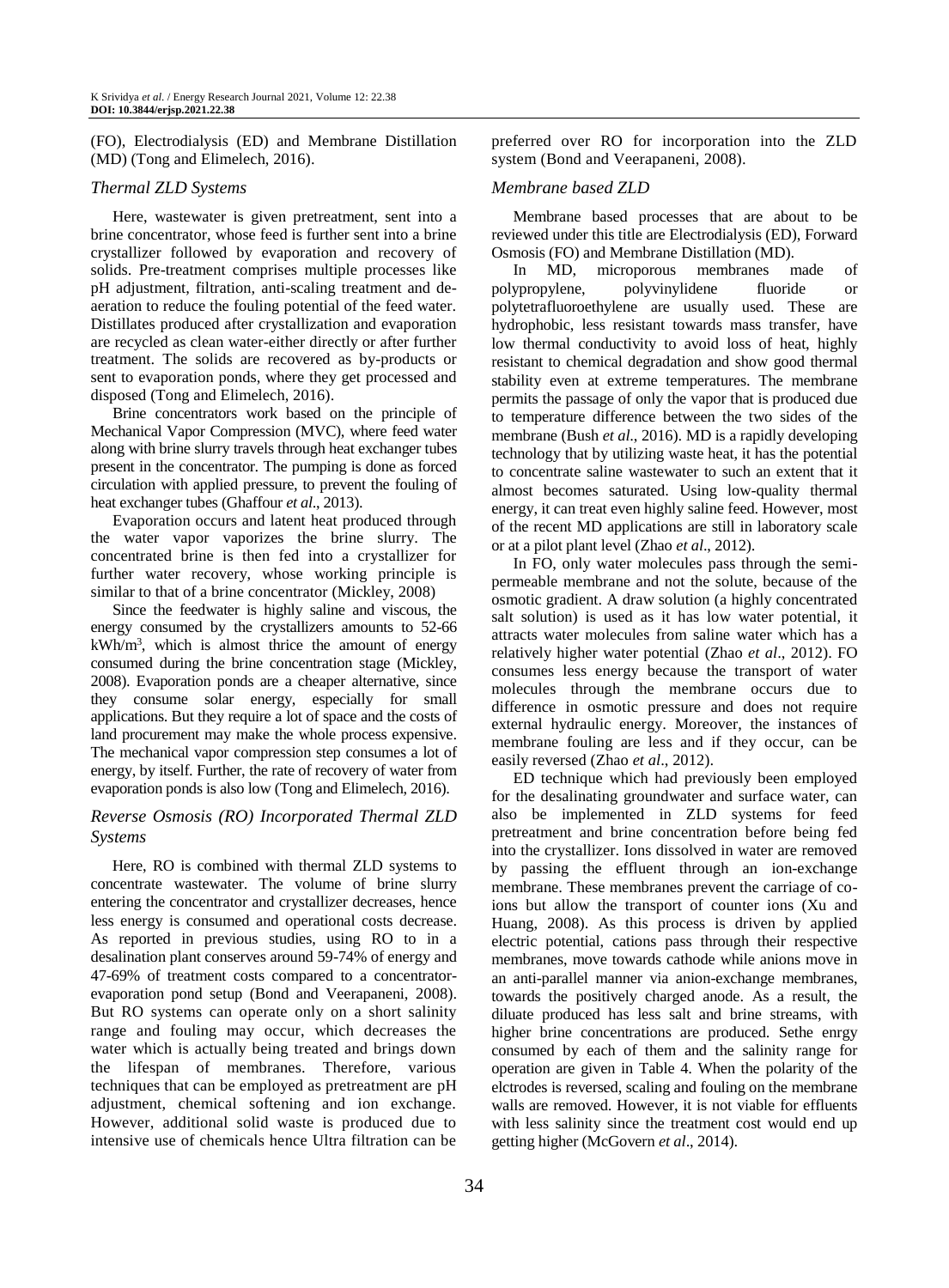| <b>Rable 4.</b> Separation techniques, samily range of operation and energy consumed |                                                                                                                                       |                                          |                                   |  |  |  |
|--------------------------------------------------------------------------------------|---------------------------------------------------------------------------------------------------------------------------------------|------------------------------------------|-----------------------------------|--|--|--|
| Technology                                                                           | Salinity range (mg/l)                                                                                                                 | Energy consumed B feed water $(kWh/m^3)$ | References                        |  |  |  |
| <b>MVC</b>                                                                           | >200,000                                                                                                                              | 28-39                                    | Mickley $(2008)$                  |  |  |  |
| <b>RO</b>                                                                            | Approx. 70,000                                                                                                                        | 4-16*                                    | Tsai <i>et al.</i> (2017)         |  |  |  |
| MD                                                                                   | >200,000                                                                                                                              | 200-300                                  | Charisiadis (2018)                |  |  |  |
| FO.                                                                                  | >200,000                                                                                                                              |                                          | Li <i>et al.</i> $(2017)$         |  |  |  |
| ED                                                                                   | 100,000 <salinity 200,000<="" <="" td=""><td><math>7 - 15</math></td><td>Loganathan <i>et al.</i> <math>(2015)</math></td></salinity> | $7 - 15$                                 | Loganathan <i>et al.</i> $(2015)$ |  |  |  |

**Table 4:** Separation techniques, salinity range of operation and energy consumed

Organic solid waste is produced through the ZLD process, which is difficult to dispose. The waste is chemically inert hence cannot be disposed using conventional biological methods. When it accumulates in the ZLD system, it causes fouling of the membrane and is a threat to the system's stability (Xiong and Wei, 2017). Firstly, the waste cannot be reused and when stored in evaporation ponds, it creates foul odors and has a detrimental impact on wildlife and involves leakage risks. Further, chemical leaching may occur if the waste gets disposed in landfills (Younos, 2005). High operating cost is a big concern in ZLD systems caused due to Moreover, complex system design leads to high cost of chemicals involved, heavy sludge production and marked salinity in the downstream wastewater. Pre-treatments such as acidification and degasification release  $CO<sub>2</sub>$  into the atmosphere and cause air pollution. Large amounts of energy are consumed, which significantly contributes in the release of greenhouse gases.

## **Conclusion**

Ex-Situ treatment is a more effective solution to ecological restoration of rivers because it helps prevent and curb degradation of the riparian water quality and preserves the ecosystem of the river. Since many countries are grappling with deteriorating river quality due to illegal discharge of industrial sewage, the paper discusses current and emerging technologies in the domain of industrial wastewater treatment. However, each method has its own advantages and constraints and cannot be regarded as the only solution for preventing river contamination. Wastewater treatment strategies involving microalgae to produce biofuel, aerobic-anaerobic bioreactors must be scaled up and used in tandem with existing wastewater treatment strategies to bring down overall operation costs. Niche strategies like photocatalytic treatment must involve low cost, good quality, locally available materials and design to make them more industrially viable. Wetlands must follow sanitation and health guidelines and requisites for electrocoagulation which cost relatively higher (fuel cells, for instance) have to be tweaked or replaced be lower-cost, albeit high quality versions in order to make eletrocoagulation a standalone industrial wastewater treatment process.

Zero Liquid Discharge and even other strategies listed here must be clubbed with facilities for hydrothermal carbonization so that sewage sludge produced gets converted to electricity or is reused in the industrial complex.

#### **Acknowledgment**

The authors are deeply grateful to INFLIBNET Access Management Federation Team, NIT Tiruchirappalli for providing digital assistance in the process of producig the manuscript and to members of the institution for constant motivation and support.

# **Author's Contributions**

**Godwin Glivin:** Designed the research plan.

**K Srividya:** Planned the research outline and presented information in textual and graphical format.

**V Sreeja:** Guided in the research.

**M Premalatha:** Performed the overall supervision and checking.

# **Ethics**

No potential conflicts of interest have been reported by the authors.

#### **References**

- Ahmad, M., Rajapaksha, A. U., Lim, J. E., Zhang, M., Bolan, N., Mohan, D., ... & Ok, Y. S. (2014). Biochar as a sorbent for contaminant management in soil and water: a review. Chemosphere, 99, 19-33.
- Barrington, D. J., & Ho, G. (2014). Towards zero liquid discharge: the use of water auditing to identify water conservation measures. Journal of cleaner production, 66, 571-576.
- Beechie, T. J., Sear, D. A., Olden, J. D., Pess, G. R., Buffington, J. M., Moir, H., ... & Pollock, M. M. (2010). Process-based principles for restoring river ecosystems. BioScience, 60(3), 209-222.
- Bener, S., Bulca, Ö., Palas, B., Tekin, G., Atalay, S., & Ersöz, G. (2019). Electrocoagulation process for the treatment of real textile wastewater: Effect of operative conditions on the organic carbon removal and kinetic study. Process Safety and Environmental Protection, 129, 47-54.
- Bond, R., & Veerapaneni, S. (2008). Zeroing in on ZLD technologies for inland desalination. Journal‐American Water Works Association, 100(9), 76-89.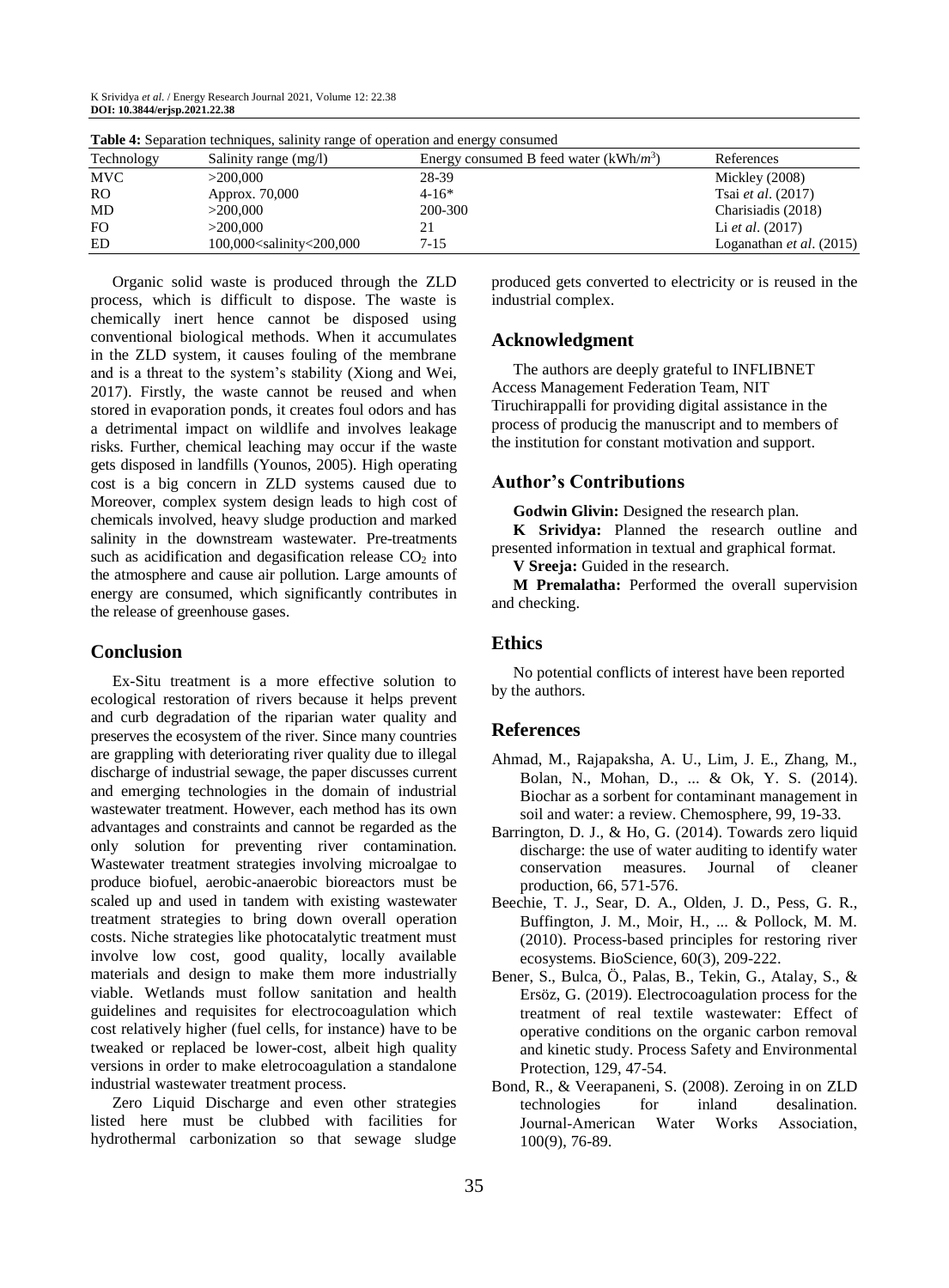- Bulc, T. G., & Ojstršek, A. (2008). The use of constructed wetland for dye-rich textile wastewater treatment. Journal of hazardous materials, 155(1-2), 76-82.
- Bush, J. A., Vanneste, J., & Cath, T. Y. (2016). Membrane distillation for concentration of hypersaline brines from the Great Salt Lake: Effects of scaling and fouling on performance, efficiency and salt rejection. Separation and Purification Technology, 170, 78-91.
- CPCB. (2009). Status of Water Quality in India-2009. Centre for Science and Environment. https://www.cseindia.org/status-of-water-quality-inindia-2009-2851
- Cervantes, F. J., Pavlostathis, S. G., & van Haandel, A. (Eds.). (2006). Advanced biological treatment processes for industrial wastewaters. IWA publishing.
- Chan, Y. J., Chong, M. F., Law, C. L., & Hassell, D. G. (2009). A review on anaerobic–aerobic treatment of industrial and municipal wastewater. Chemical Engineering Journal, 155(1-2), 1-18.
- Charisiadis, C. (2018). Brine Zero Liquid Discharge (ZLD) Fundamentals and Design.
- Chaturvedi, S., Dave, P. N., & Shah, N. K. (2012). Applications of nano-catalyst in new era. Journal of Saudi Chemical Society, 16(3), 307-325.
- Chen, F., Zhao, X., Liu, H., & Qu, J. (2014). Reaction of Cu (CN) 32− with H2O2 in water under alkaline conditions: cyanide oxidation, Cu+/Cu2+ catalysis and H2O2 decomposition. Applied Catalysis B: Environmental, 158, 85-90.
- Darban, A. K., Shahedi, A., Taghipour, F., & Jamshidi-Zanjani, A. (2020). A review on industrial wastewater treatment via electrocoagulation processes. Current Opinion in Electrochemistry.
- Doyle, M. W., Stanley, E. H., Strayer, D. L., Jacobson, R. B., & Schmidt, J. C. (2005). Effective discharge analysis of ecological processes in streams. Water Resources Research, 41(11).
- El Saliby, I. J., Shon, H., Kandasamy, J., & Vigneswaran, S. (2008). Nanotechnology for wastewater treatment: in brief. Encyclopedia of Life Support System (EOLSS), 7.
- El-Mekkawi, D. M., Galal, H. R., Wahab, R. A. E., & Mohamed, W. A. A. (2016). Photocatalytic activity evaluation of TiO2 nanoparticles based on COD analyses for water treatment applications: a standardization attempt. International journal of environmental science and technology, 13(4), 1077-1088.
- El-Sheekh, M. M., Farghl, A. A., Galal, H. R., & Bayoumi, H. S. (2016). Bioremediation of different types of polluted water using microalgae. Rendiconti Lincei, 27(2), 401-410.
- Engates, K. E., & Shipley, H. J. (2011). Adsorption of Pb, Cd, Cu, Zn and Ni to titanium dioxide nanoparticles: effect of particle size, solid concentration and exhaustion. Environmental Science and Pollution Research, 18(3), 386-395.
- Fdez-Polanco, F., Real, F. J., & Garcia, P. A. (1994). Behaviour of an anaerobic/aerobic pilot scale fluidized bed for the simultaneous removal of carbon and nitrogen. Water Science and Technology, 29(10-11), 339.
- Frostell, B. (1983). Anaerobic‐Aerobic Biological Treatment of Starch Industry Waste Waters. Starch‐Stärke, 35(6), 185-189.
- Garbossa, L. H. P., Lapa, K. R., Zaiat, M., & Foresti, E. (2005). Development and evaluation of a radial anaerobic/aerobic reactor treating organic matter and nitrogen in sewage. Brazilian Journal of Chemical Engineering, 22(4), 511-519.
- Ghaffour, N., Missimer, T. M., & Amy, G. L. (2013). Technical review and evaluation of the economics of water desalination: current and future challenges for better water supply sustainability. Desalination, 309, 197-207.
- Hawkins, W.B., Rodgers Jr., J.H., Gillepsie Jr., W.B., Dunn, A.W., Dorn, P.B., Cano, M.L., 1997. Design and construction of wetlands for aqueous transfer and transformations of selected metals. Ecotoxicol. Environ. Saf. 36, 238–248.
- Hendaoui, K., & Ayari, F. (2020). Optimization and mechanisms analysis of Indigo dye removal using continuous electrocoagulation. Chinese Journal of Chemical Engineering.
- Hoffmann, M. R., Martin, S. T., Choi, W., & Bahnemann, D. W. (1995). Environmental applications of semiconductor photocatalysis. Chemical reviews, 95(1), 69-96.
- Inchaurrondo, N., Contreras, E., & Haure, P. (2014). Catalyst reutilization in phenol homogeneous cupro-Fenton oxidation. Chemical Engineering Journal, 251, 146-157.
- Iovanna, R., & Griffiths, C. (2006). Clean water, ecological benefits and benefits transfer: a work in progress at the US EPA. Ecological Economics, 60(2), 473-482.
- Jayabalan, T., Matheswaran, M., & Mohammed, S. N. (2020). NiCo2O4-graphene nanocomposites in sugar industry wastewater fed microbial electrolysis cell for enhanced biohydrogen production. Renewable Energy.
- Justin, M. Z., Vrhovšek, D., Stuhlbacher, A., & Bulc, T. G. (2009). Treatment of wastewater in hybrid constructed wetland from the production of vinegar and packaging of detergents. Desalination, 246(1-3), 100-109.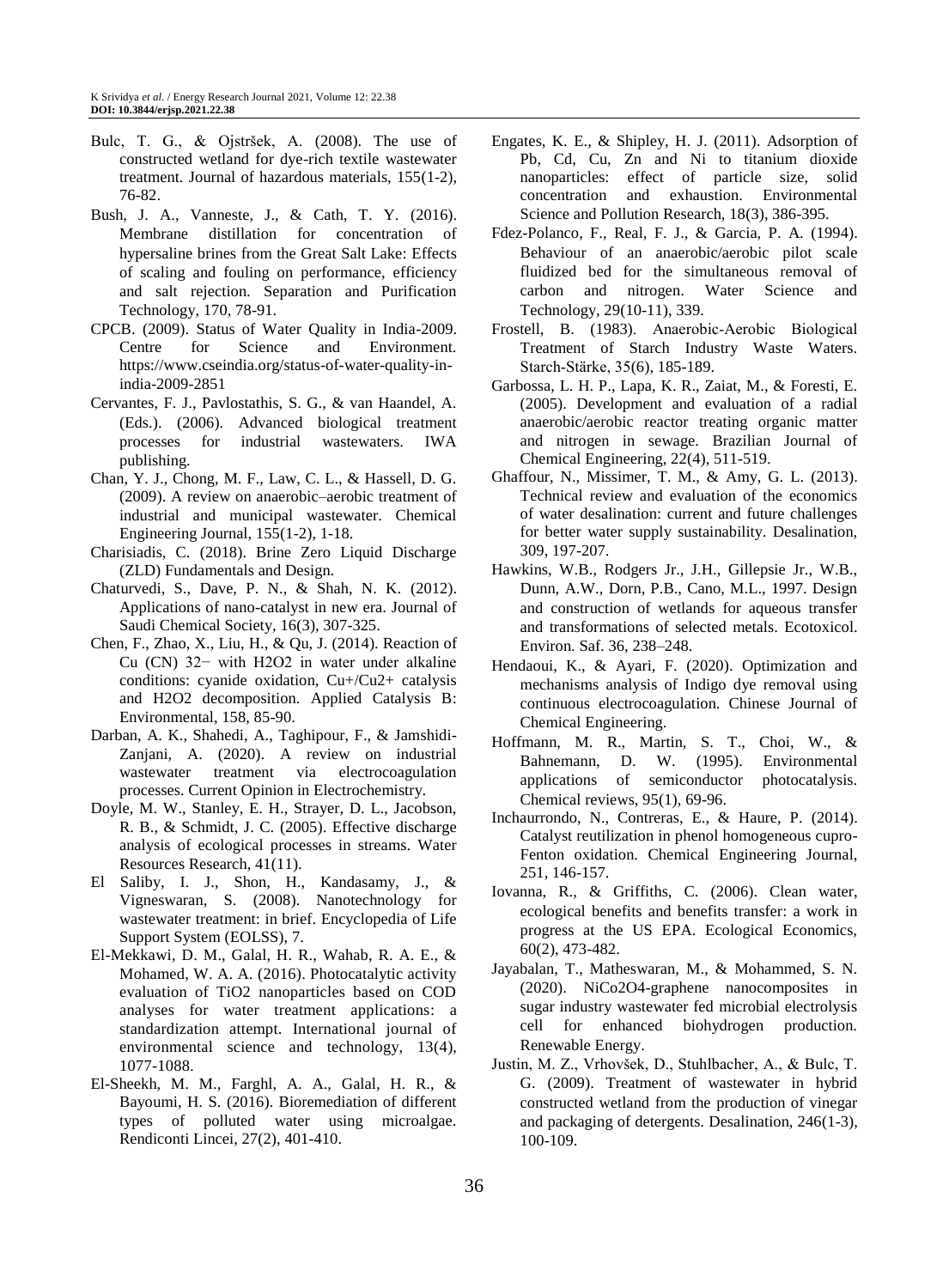- Khan, S., Ahmad, I., Shah, M. T., Rehman, S., & Khaliq, A. (2009). Use of constructed wetland for the removal of heavy metals from industrial wastewater. Journal of environmental management, 90(11), 3451-3457.
- Kumar, K. Y., Muralidhara, H. B., Nayaka, Y. A., Balasubramanyam, J., & Hanumanthappa, H. (2013). Hierarchically assembled mesoporous ZnO nanorods for the removal of lead and cadmium by using differential pulse anodic stripping voltammetric method. Powder technology, 239, 208-216.
- Kurian, M., & Nair, D. S. (2015). Heterogeneous Fenton behavior of nano nickel zinc ferrite catalysts in the degradation of 4-chlorophenol from water under neutral conditions. Journal of Water Process Engineering, 8, e37-e49.
- Kyzas, G. Z., & Matis, K. A. (2015). Nanoadsorbents for pollutants removal: a review. Journal of Molecular Liquids, 203, 159-168.
- Levell, A. P., & Chang, H. (2008). Monitoring the channel process of a stream restoration project in an urbanizing watershed: a case study of Kelley Creek, Oregon, USA. River Research and Applications, 24(2), 169-182.
- Li, H., Lu, J., Zhang, Y., & Liu, Z. (2018). Hydrothermal liquefaction of typical livestock manures in China: Biocrude oil production and migration of heavy metals. Journal of Analytical and Applied Pyrolysis, 135, 133-140.
- Li, X., He, T., Dou, P., & Zhao, S. (2017). 2.5 forward osmosis and forward osmosis membranes.
- Loganathan, K., Chelme-Ayala, P., & El-Din, M. G. (2015). Treatment of basal water using a hybrid electrodialysis reversal–reverse osmosis system combined with a low-temperature crystallizer for near-zero liquid discharge. Desalination, 363, 92-98.
- Luo, L. Z., Shao, Y., Luo, S., Zeng, F. J., & Tian, G. M. (2018). Nutrient removal from piggery wastewater by Desmodesmus sp. CHX1 and its cultivation conditions optimization. Environmental technology.
- Luo, T., Cui, J., Hu, S., Huang, Y., & Jing, C. (2010). Arsenic removal and recovery from copper smelting wastewater using TiO2. Environmental science & technology, 44(23), 9094-9098.
- McGovern, R. K., Weiner, A. M., Sun, L., Chambers, C. G., & Zubair, S. M. (2014). On the cost of electrodialysis for the desalination of high salinity feeds. Applied Energy, 136, 649-661.
- Ma, X., Hartmann, N. F., Baldwin, J. K., Doorn, S. K., & Htoon, H. (2015). Room-temperature single-photon generation from solitary dopants of carbon nanotubes. Nature nanotechnology, 10(8), 671-675.
- Mickley, M. (2008). Survey of high-recovery and zero liquid discharge technologies for water utilities. WateReuse Foundation.
- Mollah, M. Y., Morkovsky, P., Gomes, J. A., Kesmez, M., Parga, J., & Cocke, D. L. (2004). Fundamentals, present and future perspectives of electrocoagulation. Journal of hazardous materials, 114(1-3), 199-210.
- Moosavi, G. R., Mesdaghinia, A. R., Naddafi, K., Mahvi, A. H., & Nouri, J. (2005). Feasibility of development and application of an up-flow anaerobic/aerobic fixed bed combined reactor to treat high strength wastewaters. Journal of Applied Sciences, 5(1), 169-171.
- Oren, Y., Korngold, E., Daltrophe, N., Messalem, R., Volkman, Y., Aronov, L., ... & Gilron, J. (2010). Pilot studies on high recovery BWRO-EDR for near zero liquid discharge approach. Desalination, 261(3), 321-330.
- Parikh, J. (2004). Environmentally sustainable development in India. Population (millions), 361(904), 1027.
- Rajaram, T., & Das, A. (2008). Water pollution by industrial effluents in India: Discharge scenarios and case for participatory ecosystem specific local regulation. Futures, 40(1), 56-69.
- Rosgen, D. L. (2011). Natural channel design: fundamental concepts, assumptions and methods. Stream Restoration in Dynamic Fluvial Systems: Scientific Approaches, Analyses and Tools, Geophys. Monogr. Ser, 194, 69-93.
- Salama, E. S., Roh, H. S., Dev, S., Khan, M. A., Abou-Shanab, R. A., Chang, S. W., & Jeon, B. H. (2019). Algae as a green technology for heavy metals removal from various wastewater. World Journal of Microbiology and Biotechnology, 35(5), 75.
- Serrano, L., De la Varga, D., Ruiz, I., & Soto, M. (2011). Winery wastewater treatment in a hybrid constructed wetland. Ecological Engineering, 37(5), 744-753.
- Sharma, R., Bansal, S., & Singhal, S. (2015). Tailoring the photo-Fenton activity of spinel ferrites (MFe 2 O 4) by incorporating different cations ( $M = Cu$ , Zn, Ni and Co) in the structure. Rsc Advances, 5(8), 6006-6018.
- Shen, C. F., & Guiot, S. R. (1996). Long-term impact of dissolved O2 on the activity of anaerobic granules. Biotechnology and bioengineering, 49(6), 611-620.
- Singh, S., Barick, K. C., & Bahadur, D. (2013). Fe 3 O 4 embedded ZnO nanocomposites for the removal of toxic metal ions, organic dyes and bacterial pathogens. Journal of Materials Chemistry A, 1(10), 3325-3333.
- Soroko, M., 2005. Treatment of wastewater from small slaughterhouse in hybrid constructed wetlands system. In: Toczyłowska, I. Guzowska, G. (Eds.), Proceeding of the Workshop Wastewater treatment in Wetlands. Theoretical and Practical Aspects, Gda\_nsk University of Technology Printing Office, Gdansk, Poland, pp. 171–176.